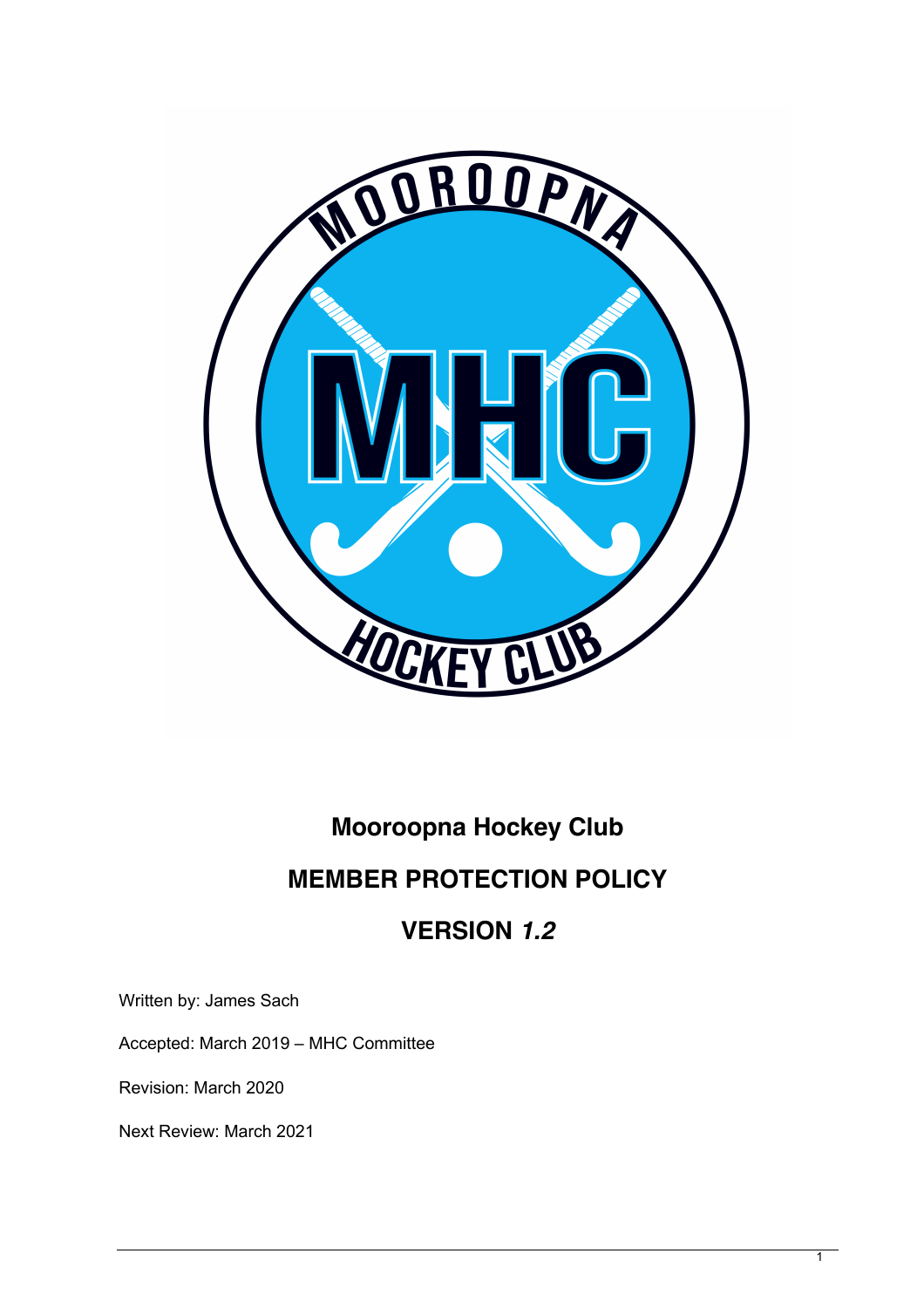## **CONTENTS PAGE**

#### **POLICY**

- 1. Introduction
- 2. Purpose of Our Policy
- 3. Who Our Policy Applies To
- 4. Extent of Our Policy
- 5. Club Responsibilities
- 6. Individual Responsibilities<br>7. Protection of Children
- Protection of Children
	- 7.1 Child Protection
	- 7.2 Supervision
	- 7.3 Transportation
	- 7.4 Taking Images of Children
- 8. Discrimination, Harassment and Bullying
	- 8.1 Discrimination
	- 8.2 Harassment
	- 8.3 Bullying
- 9. Inclusive Practices
	- 9.1 People with a Disability
	- 9.2 People from Diverse Cultures
	- 9.3 Sexual & Gender Identity
	- 9.4 Pregnancy
- 10. Responding to Complaints
	- 10.1 Complaints
	- 10.2 Complaint Handling Process
	- 10.3 Disciplinary Measures
	- 10.4 Appeals

#### **Appendix 1: Working With Children Check Requirements**

- 1.1. Member Protection Declaration
- 1.2. Working with Children Check Requirements
- **Appendix 2: Codes of Conduct**

#### **Appendix 3: Reporting Requirements and Documents**

#### **Appendix 4: Procedure for Handling Allegations of Child Abuse**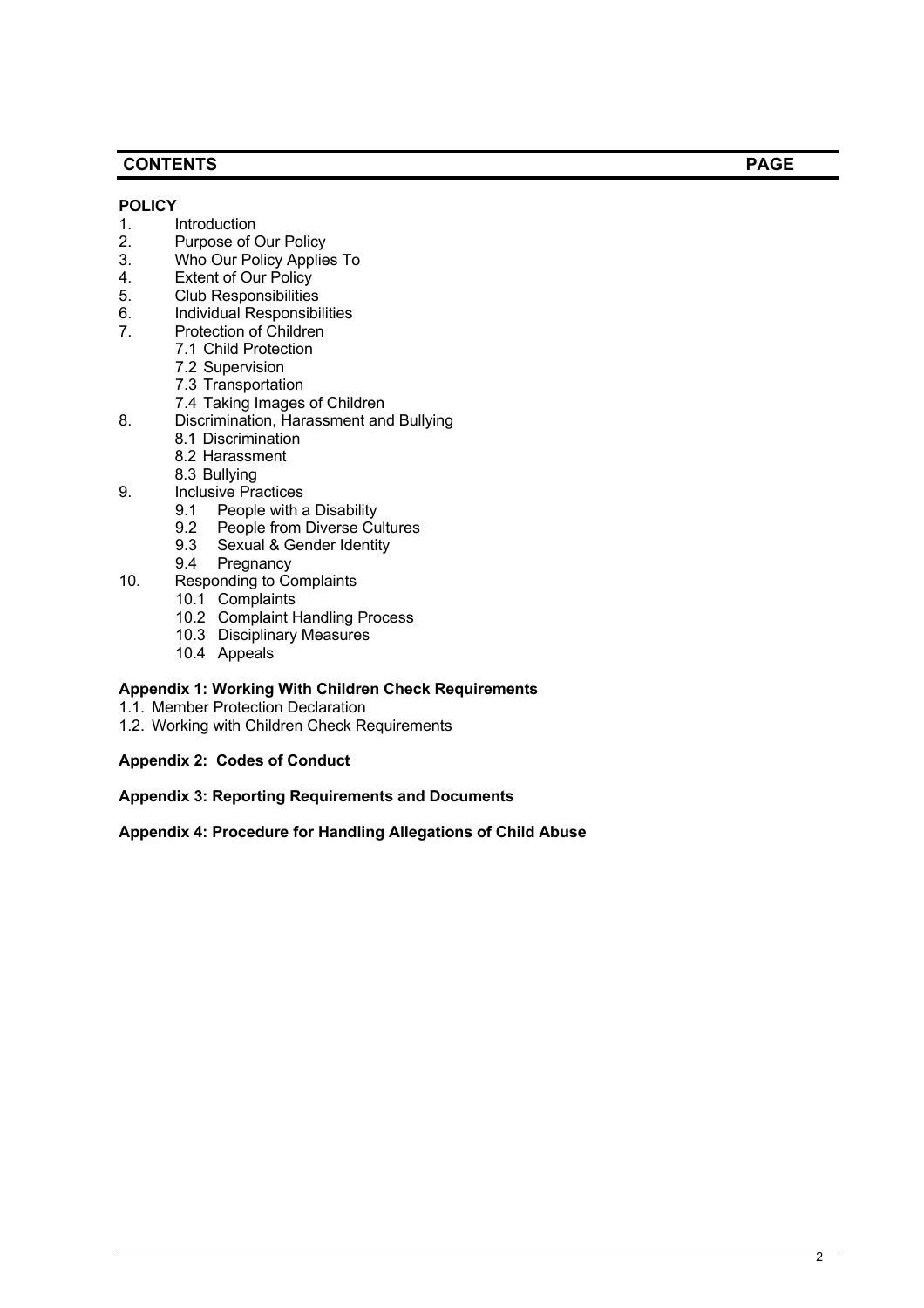### **1. Introduction**

Mooroopna Hockey Club is organisation which promotes the sport of hockey and strives to maintain a tolerant and encouraging atmosphere for all.

### **2. Purpose of Our Policy**

The main objective of the Mooroopna Hockey Club ("the club", "our", "us" or "we") Member Protection Policy ("policy") is to maintain responsible behaviour and the making of informed decisions by members and other participants in this club. It outlines our commitment to a person's right to be treated with respect and dignity, and to be safe and protected from discrimination, harassment and abuse. Our policy informs everyone involved in our club of his or her legal and ethical rights and responsibilities and the standards of behaviour that are expected of them. It also covers the care and protection of children participating in our club's activities.

#### **3. Who Our Policy Applies To**

This policy applies to everyone involved in the activities of our club whether they are in a paid or unpaid/voluntary capacity and including:

- club committee members, administrators and other club officials;
- coaches and assistant coaches and other personnel participating in events and activities, including camps and training sessions;
- support personnel, including managers, physiotherapists, psychologists, masseurs, sport trainers and others;
- referees, umpires and other officials;
- athletes:
- members, including any life members;
- parents;
- spectators; and

#### **4. Extent of Our Policy**

Our policy covers all matters directly and indirectly related to the club and its activities. In particular, the policy governs unfair selection decisions and actions, breaches of our code of behaviour and behaviour that occurs at training sessions, in the club rooms, at social events organised or sanctioned by the club (or our sport), and on away and overnight trips. It also covers private behaviour where that behaviour brings our club or sport into disrepute or there is suspicion of harm towards a child or young person.

#### **5. Club Responsibilities**

We will:

- adopt, implement and comply with this policy:
- ensure that this policy is enforceable;
- publish, distribute and promote this policy and the consequences of any breaches of this policy;
- promote and model appropriate standards of behaviour at all times;
- deal with any complaints made under this policy in an appropriate manner;
- deal with any breaches of this policy in an appropriate manner;
- recognise and enforce any penalty imposed under this policy;
- § ensure that a copy of this policy is available or accessible to all people and organisations to whom this policy applies;
- review this policy every 12 months; and
- seek advice from and refer serious issues to the GVHA, HV or Valley Sport.

Serious issues include unlawful behaviour that involves or could lead to significant harm and includes criminal behaviour (e.g. physical assault, sexual assault, child abuse) and any other issues that our state or national bodies request to be referred to them.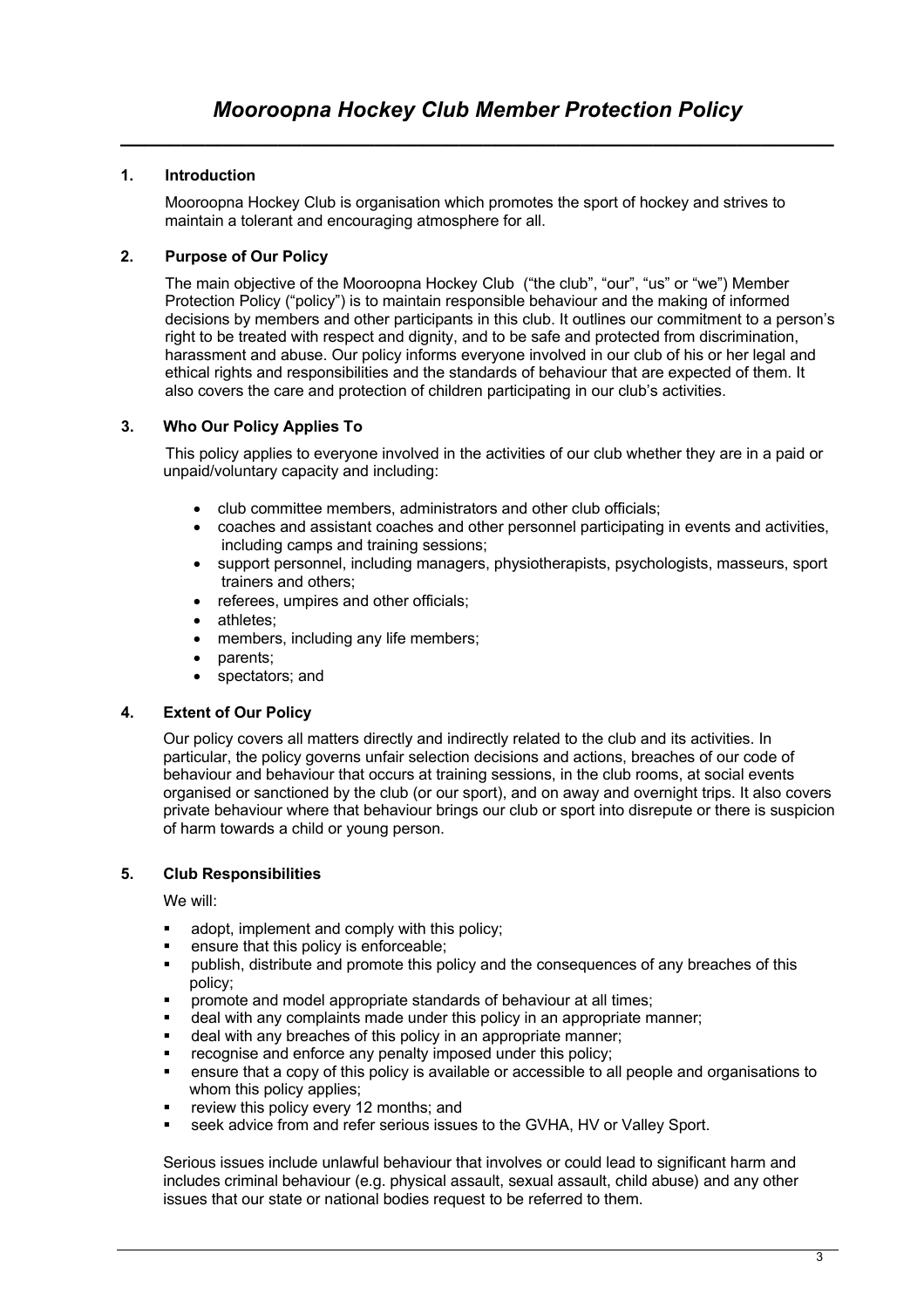#### **6. Individual Responsibilities**

Everyone associated with our club must:

- make themselves aware of the contents of this policy;
- comply with all relevant provisions of this policy, including the standards of behaviour outlined in this policy;
- consent to the screening requirements set out in this policy, and any state or territory Working with Children checks if the person holds or applies for a role that involves regular unsupervised contact with a child or young person under the age of 18, or where otherwise required by law;
- treat other people with respect;
- always place the safety and welfare of children above other considerations;
- be responsible and accountable for their behaviour; and
- follow the quidelines outlined in this policy if they wish to make a complaint or report a concern about possible child abuse, discrimination, harassment, bullying or other inappropriate behaviour; and
- comply with any decisions and/or disciplinary measures imposed under this policy.

## **7. Protection of Children**

#### **7.1 Commitment to Child Safety**

All children (anyone aged under 18 years old) who are a part of the Club have a right to feel and be safe. The welfare of the children in our care will always be our first priority and the Club has a zero tolerance to child abuse. The Club aims to create a child safe and child friendly environment where children feel safe and have fun and the Club's activities are always carried out in the best interests of the children.

#### **7.1.1: Risk Management**

We recognise the importance of a risk management approach to minimising the potential for child abuse or harm to occur and use this to inform our policy, procedures and activity planning. In addition to general occupational health and safety risks, we proactively manage risks of abuse to our children. To reduce the risk of child abuse occurring, adults to whom this policy applies should avoid direct, unsupervised contact with children. For example, this should be a consideration when:

- using change room facilities;
- using accommodation or overnight stays;
- travel; or
- physical contact when coaching or managing children.

#### **7.1.2: Child Abuse**

Child abuse can take a broad range of forms including physical abuse, sexual abuse, emotional or psychological abuse and neglect. People to whom this policy applies need to be aware that child abuse can occur whenever there is actual or potential harm to a child, and these are circumstances that the Club is committed to reducing the risk of occurrence.

#### **7.1.3: Children's Rights to Safety and Participation**

The Club encourages children to express their views about their safety. We listen to their suggestions, especially on matters that directly affect them. We actively encourage all children who use our services to 'have a say' about things that are important to them.

We teach children about what they can do if they feel unsafe. We listen to and act on any concerns children, or their parents, raise with us.

#### **7.1.4: Valuing Diversity**

We value diversity and do not tolerate any discriminatory practices.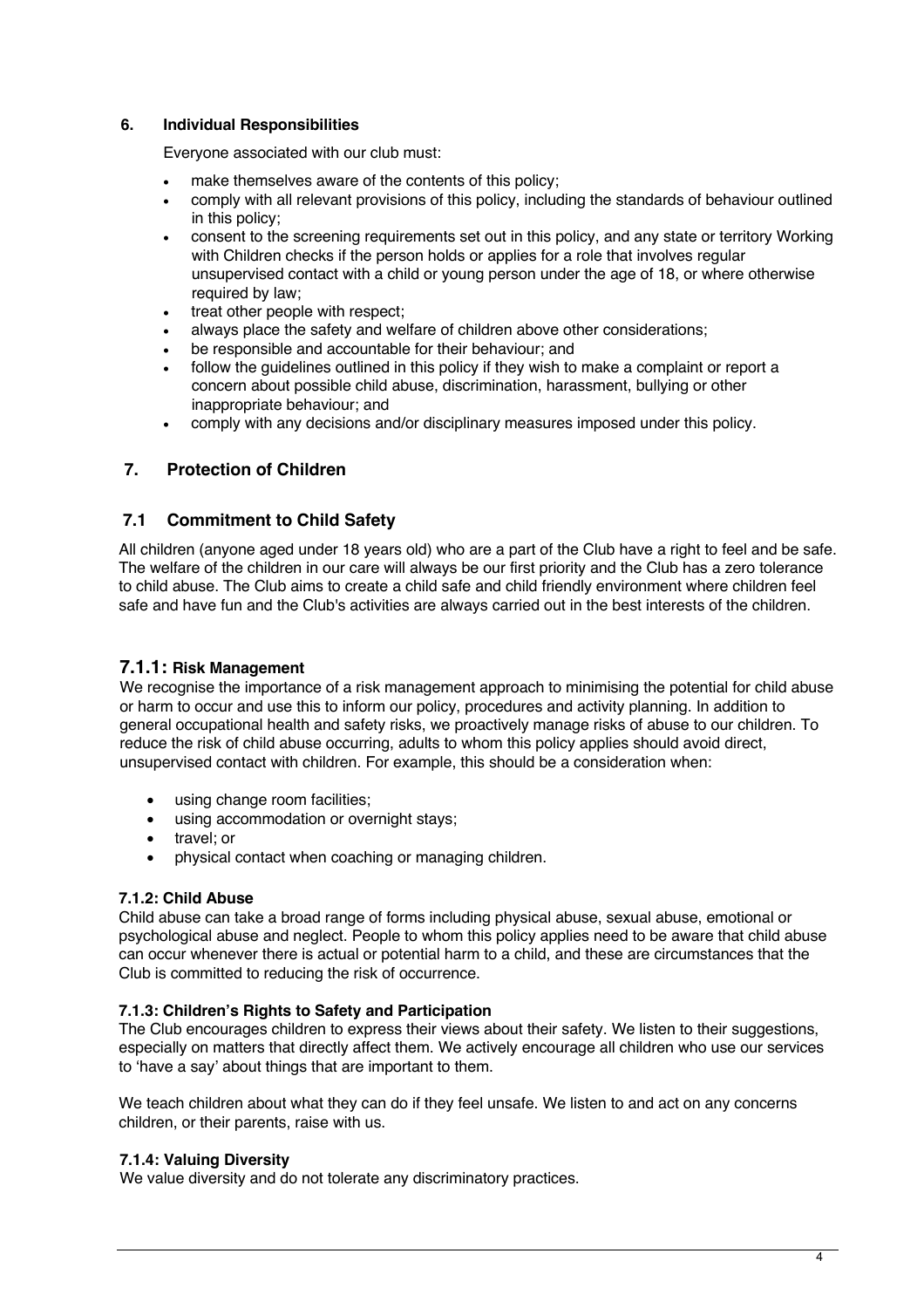#### **7.1.5: Recruiting staff and volunteers**

The Club takes the following steps to ensure best practice standards in the recruitment and screening of staff and volunteers:

- Interview and conduct referee checks on all staff and volunteers, including with the club/ organisation with which the candidate most recently volunteered/ worked.
- Require police checks and/ or Working with Children Checks for relevant positions, including but not limited to team managers, coaches and committee members.
- Our commitment to Child Safety and our screening requirements are included in all advertisements and as part of the induction process for new staff or volunteers.

#### **7.1.6 Supporting staff and volunteers**

The Club seeks to attract and retain the best staff and volunteers. We provide support and supervision so people feel valued, respected and fairly treated. We have developed a Code of Conduct to provide guidance to our staff and volunteers, all of whom receive training on the requirements of the Code. All coaches, committee members and team managers are encouraged to complete the 'Play by the Rules' online course in Child Protection. The Club will assist staff and volunteers to complete this programme.

#### **7.1.7 Reporting a child safety concern or complaint**

The Club has appointed James Sach and Alison Ritchie as Child Safety Persons with the specific responsibility for responding to any complaints made by staff, volunteers, parents or children relating to child safety. These people can be contacted at vpa@mooroopnahc.com (Ali) or vpb@mooroopnahc.com (James). Staff and volunteers who become aware of a child safety concern must follow the steps outlined in Attachment 4.

Any adult who forms a reasonable belief that a sexual offence has been committed by an adult against a child under 16 has an obligation to report that information to police. Failure to disclose the information to police is a criminal offence. See Attachment 4. The Club's Child Safety Officers can help you to make this report (see Attachment 4). If you believe that a child is at immediate risk of abuse call 000 immediately.

#### **7.2 Supervision**

- Children under the age of [18] must be supervised at all times by a responsible adult. We endeavour to provide an appropriate level of supervision at all times. If a member finds a child under the age of [18] is unsupervised, they should assume responsibility for the child's safety until the child's parent/guardian or supervisor is located.
- For reasons of courtesy and safety, parents must collect their children on time. If it appears a member will be left alone with just one child at the end of any club activity, they will ask another member to stay until the child is collected.

#### **7.3 Transportation**

Parents and or guardians are responsible for organising the transportation of their children to and from club activities (e.g. training and games).Where we make arrangements for the transportation of children (e.g. for away matches or overnight trips), we will conduct a risk assessment that includes ensuring vehicles are adequately insured, the driver has a current and appropriate licence for the vehicle being used and the appropriate safety measures are in place (e.g. fitted working seatbelts)].

#### **7.4 Taking Images of Children**

Images of children can be used inappropriately or illegally. We require that members, wherever possible, obtain permission from a child's parent or guardian before taking an image of a child that is not their own. We will also make sure that the parent or guardian understands how the image will be used.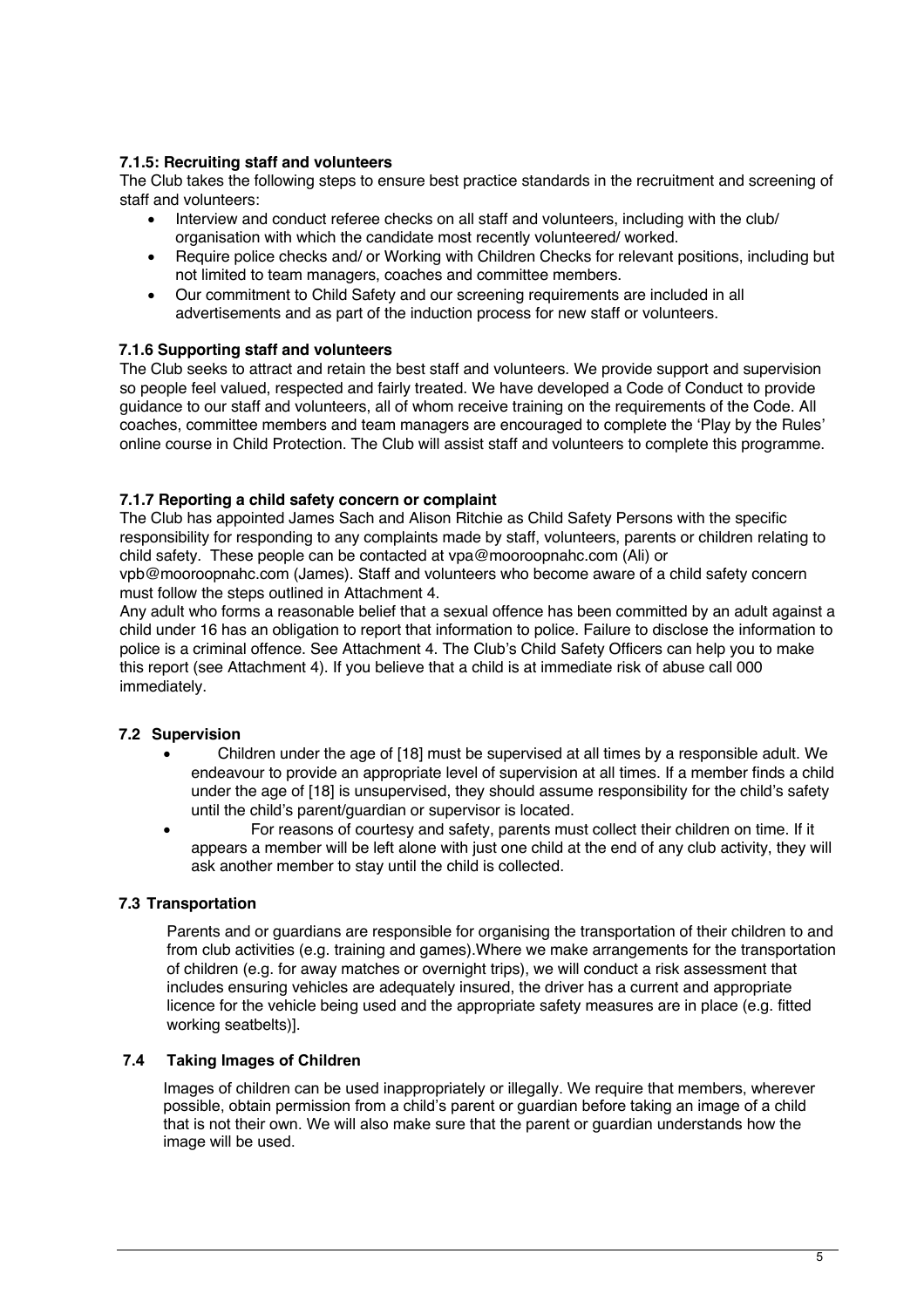To respect people's privacy, we do not allow camera phones, videos and cameras to be used inside changing areas, showers and toilets which we control or are used in connection with our club.

When using a photo of a child, we will not name or identify the child or publish personal information, such as residential address, email address or telephone number, without the consent of the child's parent or guardian. We will not provide information about a child's hobbies, interests, school or the like.

We will only use images of children that are relevant to our club's activities and we will ensure that they are suitably clothed in a manner that promotes our club. We will seek permission from a child's parent or guardian before using their images.

#### **8. Discrimination, Harassment and Bullying**

Our club is committed to providing an environment in which people are treated fairly and equitably and that is, as far as practicable, free from all forms of discrimination, harassment and bullying.

We recognise that people may not be able to enjoy themselves or perform at their best if they are treated unfairly, discriminated against, harassed or bullied.

#### **8.1 Discrimination**

Unlawful discrimination involves the less favourable treatment of a person on the basis of one or more of the personal characteristics protected by State or Federal anti-discrimination laws.

Discrimination includes both direct and indirect discrimination:

- **Direct discrimination** occurs if a person treats, or proposes to treat, a person with a protected personal characteristic unfavourably because of that personal characteristic.
- **Indirect discrimination** occurs if a person imposes, or proposes to impose, a requirement, condition or practice that will disadvantage a person with a protected personal characteristic and that requirement, condition or practice is not reasonable.

For the purpose of determining discrimination, the offender's awareness and motive are irrelevant.

#### **8.2 Harassment**

Harassment is any unwelcome conduct, verbal or physical, that intimidates, offends or humiliates another person and which happens because a person has a certain personal characteristic protected by State or Federal anti-discrimination legislation.

The offensive behaviour does not have to take place a number of times, a single incident can constitute harassment.

Sexual harassment is one type of harassment. Sexual harassment involves unwelcome conduct, remarks or innuendo of a sexual nature. It covers a wide range of behaviours and can be verbal, written, visual or physical. Sexual harassment is not limited to members of the opposite sex.

Every person is covered by the anti-discrimination laws that apply in their State as well as the Federal anti-discrimination laws.

The following is a list of all the personal characteristics that apply throughout Australia:

- gender;
- race, colour, descent, national or ethnic origin, nationality, ethno-religious origin, immigration:
- national extraction or social origin:
- marital status, relationship status, identity of spouse or domestic partner;
- pregnancy, potential pregnancy, breastfeeding;
- family or carer responsibilities, status as a parent or carer;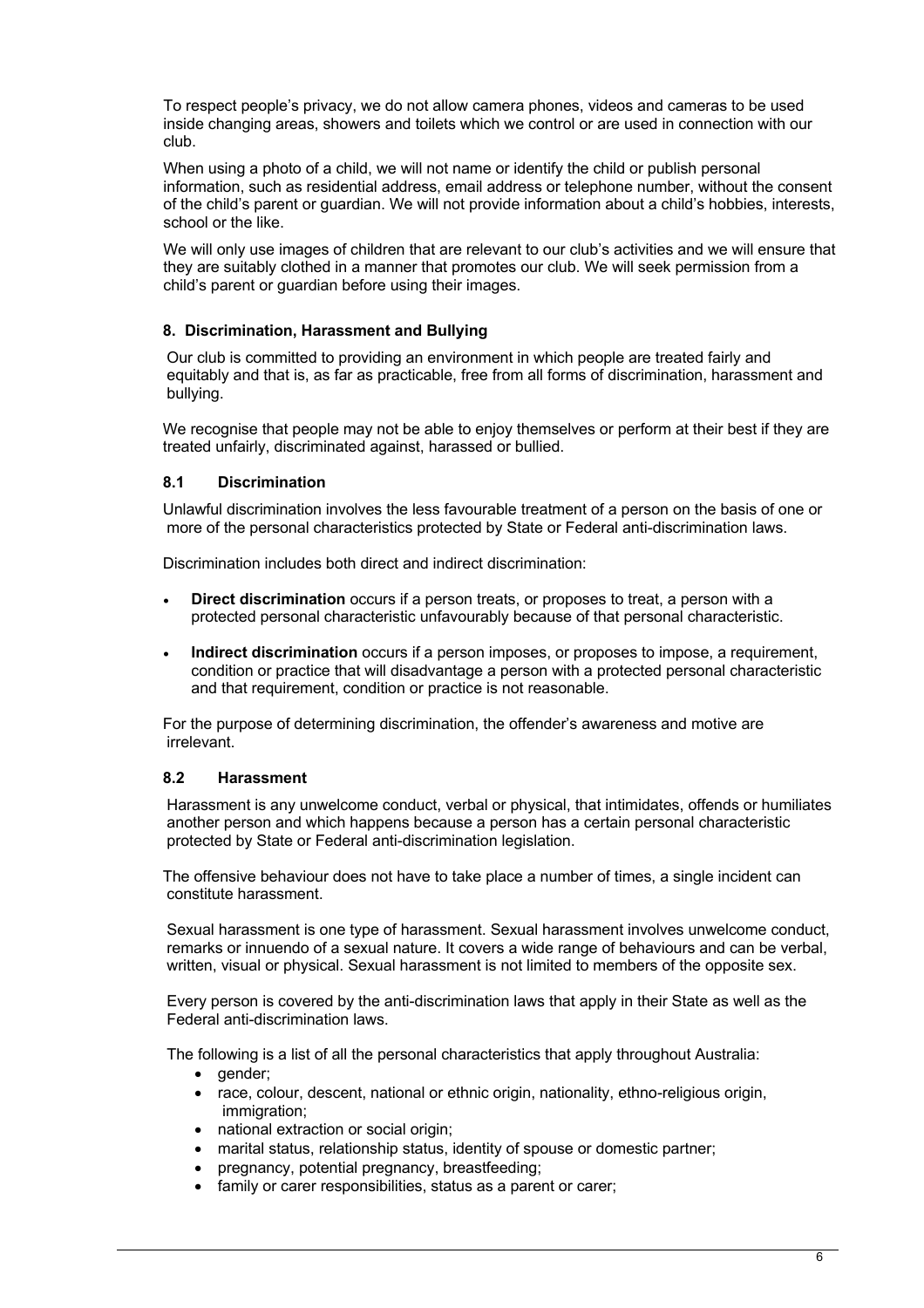- age;
- religion, religious beliefs or activities;
- political beliefs or activities;
- lawful sexual activity:
- sexual orientation and gender identity;
- profession, trade, occupation or calling;
- irrelevant criminal record, spent convictions;
- irrelevant medical record:
- member of association or organisation of employees or employers, industrial activity, trade union activity;
- physical features;
- disability, mental or physical impairment;
- defence service; and
- personal association with someone who has, or is assumed to have, any of these personal characteristics.

Legislation also prohibits:

- racial, religious, homosexual, transgender and HIV/AIDS vilification; and
- victimisation resulting from a complaint.

#### **8.3 Bullying**

The Club is committed to providing an environment that is free from bullying. We understand that bullying has the potential to result in significant negative consequences for an individual's health and wellbeing, and we regard bullying in all forms as unacceptable at our club.

Bullying is characterised by repeated, unreasonable behaviour directed at a person, or group of persons, that creates a risk to health and safety. Bullying behaviour is that which a reasonable person in the circumstances would expect to victimise, humiliate, undermine, threaten, degrade, offend or intimidate a person. Bullying behaviour can include actions of an individual or group.

Whilst generally characterised by repeated behaviours, one off instances can amount to bullying.

The following types of behaviour, where repeated or occurring as part of a pattern of behaviour, would be considered bullying:

- verbal abuse including shouting, swearing, teasing, making belittling remarks or persistent unjustified criticism;
- excluding or isolating a group or person;
- spreading malicious rumours; or
- psychological harassment such as intimidation.

Bullying includes cyber-bulling which occurs through the use of technology. New technologies and communication tools, such as smart phones and social networking websites, have greatly increased the potential for people to be bullied though unwanted and inappropriate comments. We will not tolerate abusive, discriminatory, intimidating or offensive statements being made online.

If any person believes they are being, or have been, bullied by another person or organisation bound by this policy, he or she may make a complaint. (Refer to Item 10 of this policy.)

#### **9. Inclusive practices**

Our club is welcoming and we will seek to include members from all areas of our community.

The following are examples of some of our inclusive practices.

#### **9.1 People with a disability**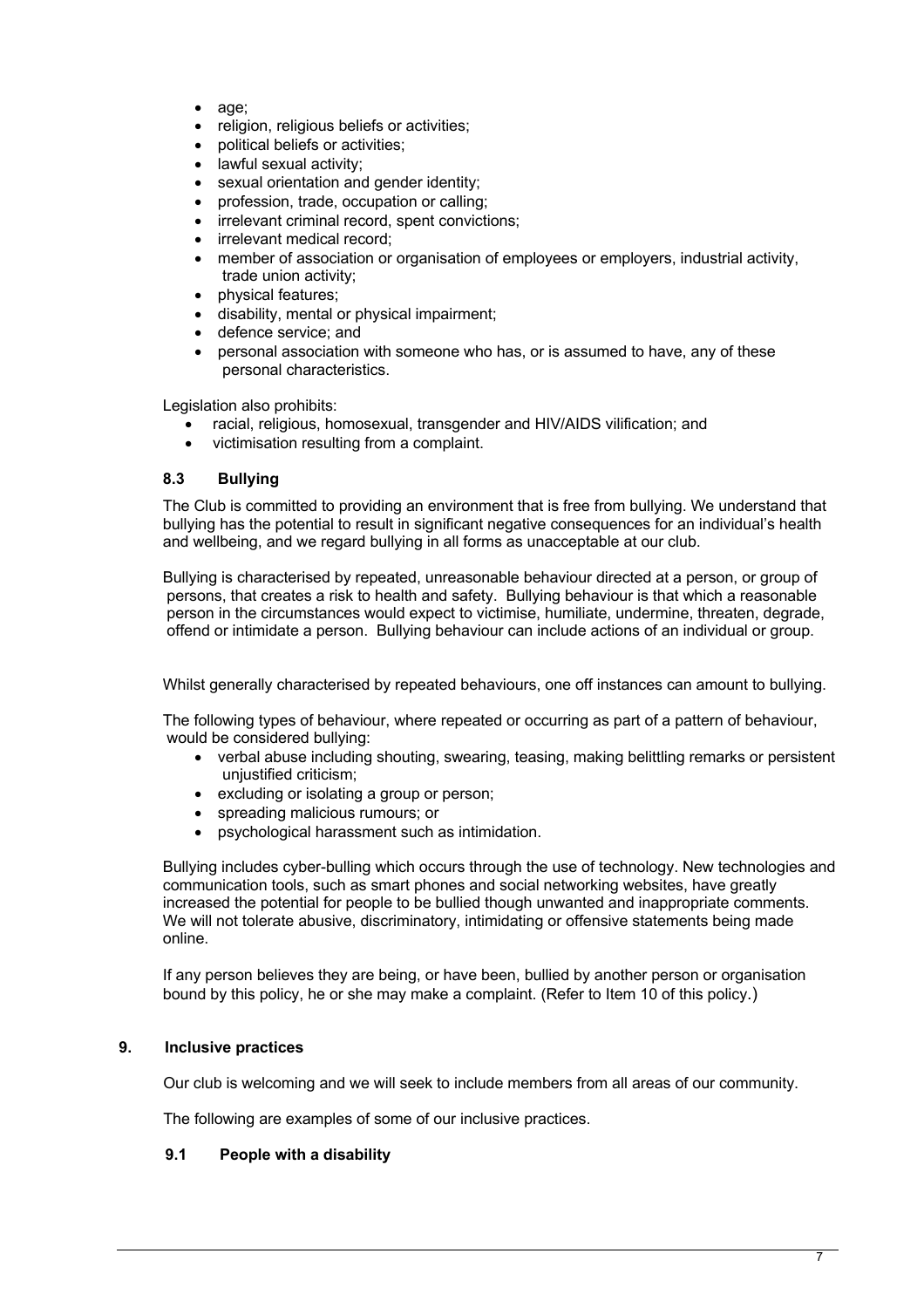The Club will not discriminate against any person because they have a disability. Where it is necessary, we will make reasonable adjustments (e.g. modifications to equipment and rules) to enable participation.

#### **9. 2 People from diverse cultures**

We will support, respect and encourage people from diverse cultures and religions to participate in our club and where possible we will accommodate requests for flexibility (e.g. modifications to uniforms).

#### **9.3 Sexual & Gender Identity**

All people, regardless of their sexuality or gender identity, are welcome at our club. We strive to provide a safe environment for participation and will not tolerate any form of discrimination or harassment because of a person's sexuality or gender identity.

#### **9.4 Pregnancy**

MHC is committed to treating pregnant women fairly and to removing any unreasonable barriers to their full participation in our club's activities. We will not tolerate any discrimination or harassment against pregnant women.

We will take reasonable care to ensure the continuing safety, health and wellbeing of pregnant women. We will advise pregnant women that there may be risks involved with their continuing participation in sport, and we will encourage them to obtain medical advice about those risks. Pregnant women should be aware that their own health and wellbeing, and that of their unborn child, is of utmost importance in their decision-making about the extent they choose to participate in our sport.

We encourage all pregnant women to talk with their medical advisers, make themselves aware of the facts about pregnancy in sport and ensure that they make informed decisions about their participation in our sport. Pregnant women should make these decisions themselves, in consultation with their medical advisers and in discussion with MHC. We will only require pregnant women to sign a disclaimer in relation to their participation in our sport whilst they are pregnant if all other participants are required to sign one in similar circumstances. We will not require women to undertake a pregnancy test.

If a pregnant woman believes she is being, or has been, harassed or discriminated against by another person bound by this policy, she may make a complaint (see section 10).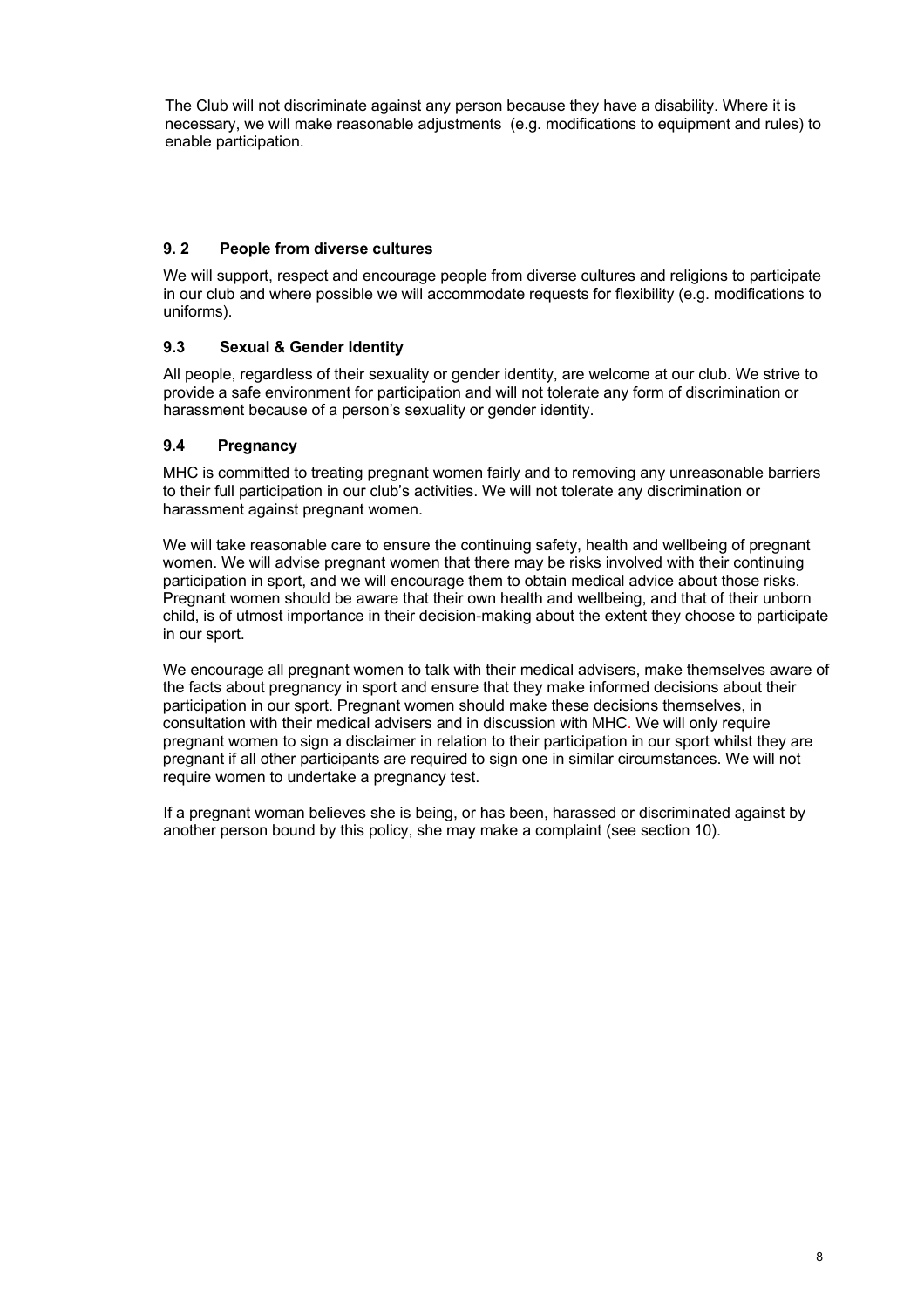#### **10. Responding to Complaints**

#### **10.1 Complaints**

Our club takes all complaints about on and off-field behaviour seriously. Our club will handle complaints based on the principles of procedural fairness, and ensure:

- all complaints will be taken seriously;
- the person making the complaint (complainant) will be given full details of what is being alleged against them and have the opportunity to respond to those allegations;
- irrelevant matters will not be taken into account;
- decisions will be unbiased; and
- any penalties imposed will be reasonable.

More serious complaints may be escalated to the GVHA, or HV. To ensure fairness for everyone involved, we will provide the full details of the complaint to the person or people against whom the complaint has been made and ask for their response. As a result, it may be difficult for us to resolve complaints made anonymously.

**If the complaint relates to suspected child abuse, sexual assault or other criminal activity, then our club may need to report the behaviour to the police and/or relevant government authority. Any complaint relating to child safety must be acted on urgently, in accordance with Section 7.1.7 of this policy.**

#### **10.2 Complaint Handling Process**

When a complaint is received by our club, the person receiving the complaint will:

- act in accordance with the MHC Complaints Flowchart
- listen carefully and ask questions to understand the nature and extent of the concern;
- **■** ask what the complainant how they would like their concern to be resolved and if they need any support;
- explain the different options available to help resolve the complainant's concern;
- inform the relevant government authorities and/or police, if required by law to do so; and
- where possible and appropriate, maintain confidentiality but not necessarily anonymity.
- Determine whether the complaint should be handled informally or formally. The complainant will usually indicate his/her preferred option unless the CEO, delegated nominee or MPIO of MHC considers that the complaint falls outside this policy and should be handled another way. For example, the law may require that the complaint/allegation be reported to an appropriate authority.

The lowest level at which a matter can be dealt with shall always be preferred. Therefore, if a complaint relates to behaviour or an incident that occurred at the club level or involves people operating at the club level, then the complaint should be reported to and handled by the relevant club in the first instance.

Once the complainant decides on their preferred option for resolution, the club will assist, where appropriate and necessary, with the resolution process. This may involve:

- § supporting the person complaining to talk to the person being complained about;
- bringing all the people involved in the complaint together to talk objectively through the problem (this could include external mediation);
- **•** gathering more information (e.g. from other people that may have seen the behaviour);
- § seeking advice from our district, regional, state and/or national body or from an external agency (e.g. State Department of Sport or anti-discrimination agency);
- § referring the complaint to our state or national association; and/or
- referring the complainant to an external agency such as a community mediation centre, police or anti-discrimination agency.

In situations where a complaint is referred to our regional, state or national association and an investigation is conducted, the club will: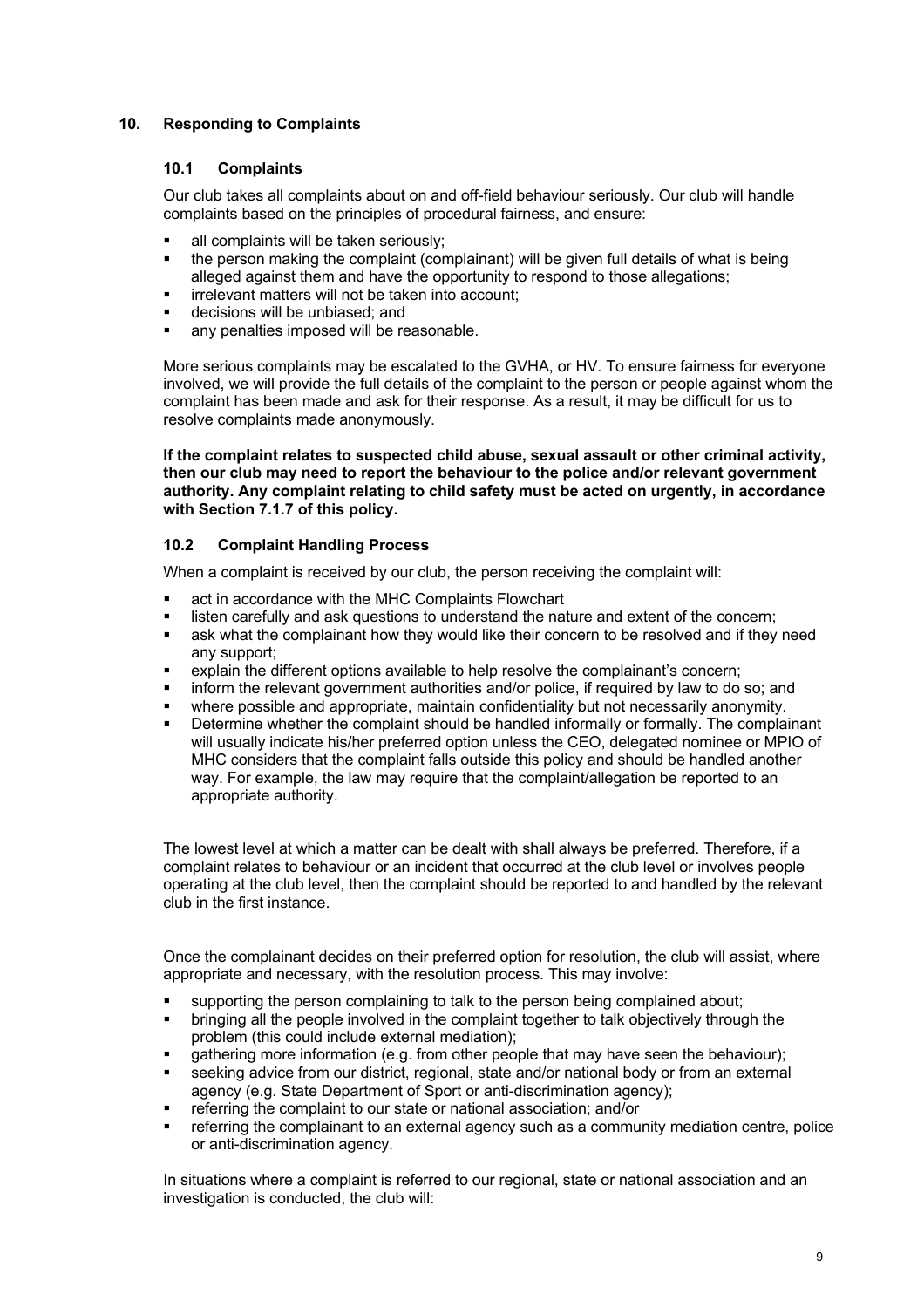- § co-operate fully with the investigation;
- where applicable, ensure the complainant is not placed in an unsupervised situation with the respondent(s); and
- act on our *state or national* association's recommendations.

At any stage of the process, a person can seek advice from an anti-discrimination commission or other external agency and, if the matter is within their jurisdiction, may lodge a complaint with the anti-discrimination commission or other external agency.

#### **10.3 Disciplinary Sanctions**

Our club may take disciplinary action against anyone found to have breached our policy, made false and malicious allegations, or harasses or victimises another person for making a complaint or supporting another person's complaint**.** Any disciplinary measure imposed under our policy must:

- be applied consistent with any contractual and employment rules and requirements;
- be fair and reasonable:
- be based on the evidence and information presented and the seriousness of the breach; and
- be determined by our constituent documents, by Laws and the rules of the game.

Possible sanctions that may be taken include:

- a direction that the individual make verbal and/or written apology;
- § counselling of the individual to address behaviour;
- withdrawal of any awards, placings, records, achievements bestowed in any tournaments, activities or events held or sanctioned by our club;
- **•** suspension or termination of membership, participation or engagement in a role or activity;
- de-registration of accreditation for a period of time or permanently;
- a fine; or
- **any other form of discipline that our club considers reasonable and appropriate.**

#### **10.4 Appeals**

The complainant or respondent may be entitled to lodge an appeal against a decision made in relation to a complaint (including a decision where disciplinary sanctions are imposed by our club. Appeals must be based on any right of appeal provided for in the relevant constituent documents, rules, regulations or by laws.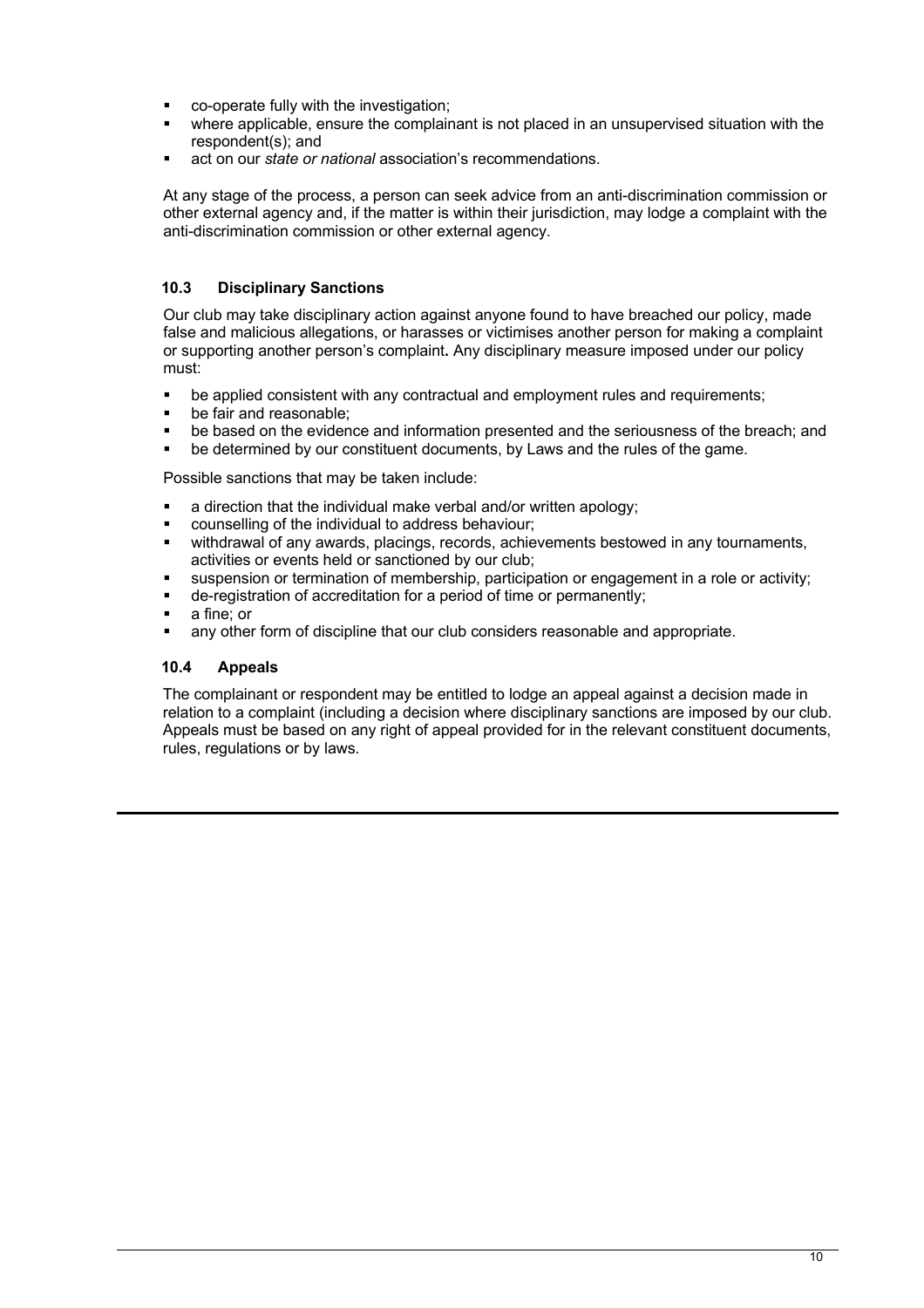## **Attachment 1.1: MEMBER PROTECTION DECLARATION**

The Club has a duty of care to all those associated with our club and to the individuals and organisations to whom this policy applies. As a requirement of our Member Protection Policy, we must enquire into the background of those who undertake any work, coaching or regular unsupervised contact with people under the age of 18 years.

I ……………………………………………………….. (name) of …………………………………….

.……………………………………………………………….. (address) born ……/……/……………

sincerely declare:

- 1. I do not have any criminal charge pending before the courts.
- 2. I do not have any criminal convictions or findings of guilt for sexual offences, offences related to children, acts of violence, or narcotics offences.
- 3. I have not had any disciplinary proceedings brought against me by an employer, sporting organisation or similar body involving child abuse, sexual misconduct or harassment, other forms of harassment or acts of violence.
- 4. To my knowledge there is no other matter that the club may consider to constitute a risk to its members, employees, volunteers, athletes or reputation by engaging me.
- 5. I will notify the President of the club immediately upon becoming aware that any of the matters set out in clauses 1 to 4 above has changed.

#### **Parent/Guardian Consent (in respect of a person under the age of 18 years)**

I have read and understood the declaration provided by my child. I confirm and warrant that the contents of the declaration provided by my child are true and correct in every particular.

Name:……………………………………………….…….

Signature:…………………………………………………

Date: ………………………………………. …………….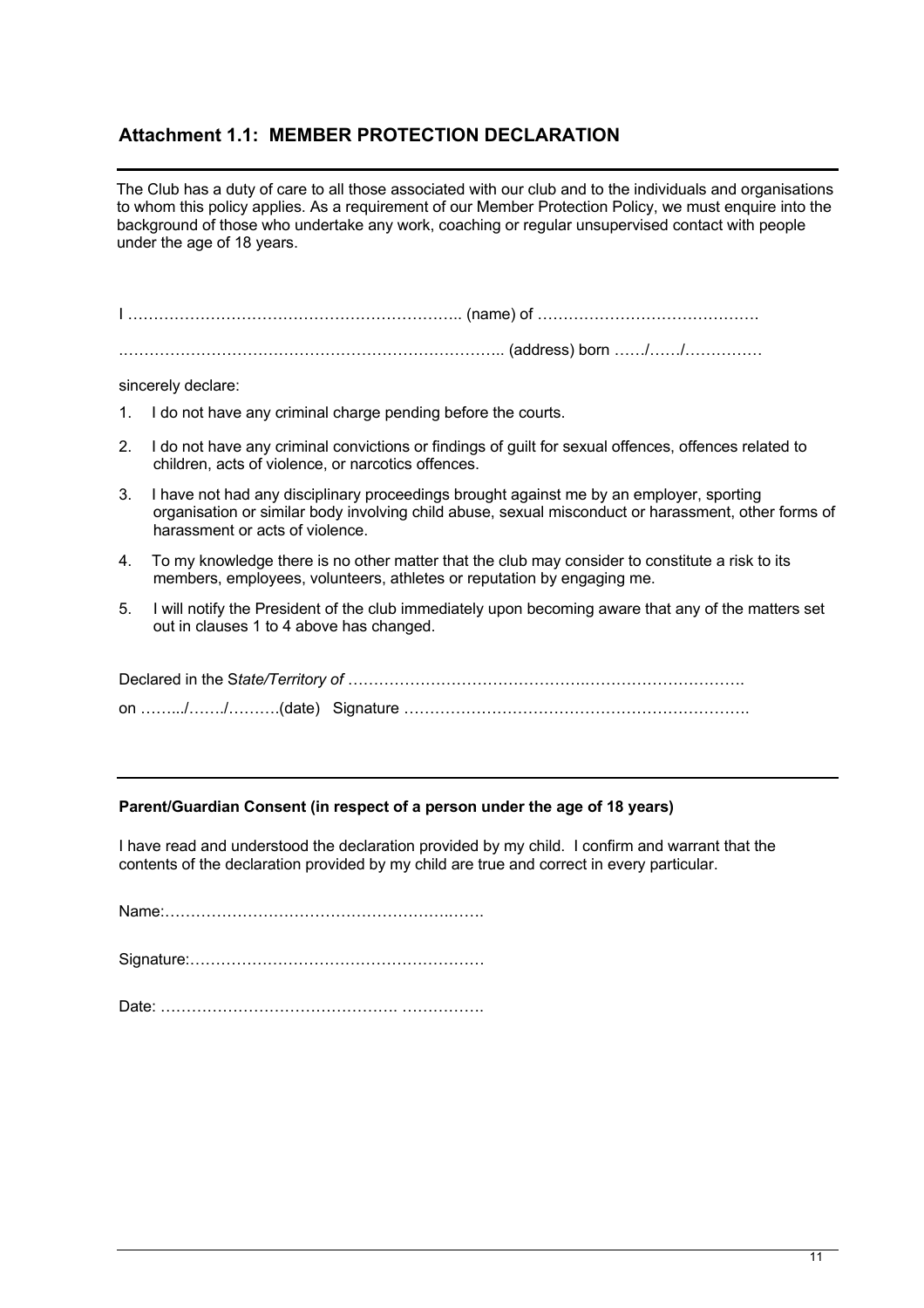## **Attachment 1.2: WORKING WITH CHILDREN CHECK REQUIREMENTS**

Working with Children Checks aim to create a child-safe environment and to protect children and young people involved in our sport from physical and sexual harm.

They assess the suitability of people to work with children and young people and can involve:

- criminal history checks;
- signed declarations:
- referee checks; and
- other relevant background checks to assess a person's suitability to work with children and young people.

Working with Children Check requirements vary across Australia. Fact Sheets for each state and territory are available on the Play by the Rules website: www.playbytherules.net

Detailed information, including the forms required to complete a Working with Children Check, are available from the relevant agencies in each state and territory.

#### **Victoria**

Contact the Department of Justice Website: www.workingwithchildren.vic.gov.au Phone: 1300 652 879

#### **Travelling to other states or territories**

It is important to remember that when travelling to other states or territories, representatives of sporting organisations must comply with the legislative requirements of that particular state or territory.

In certain jurisdictions, temporary, time limited exemptions from working with children checks may be available for interstate visitors with a Working with Children Check in their home state.

The laws providing interstate exemptions are not consistent across Australia.

If an employee or volunteer for your club is travelling interstate to do work that would normally require a working for children check, you will need to check the relevant requirements of that state or territory.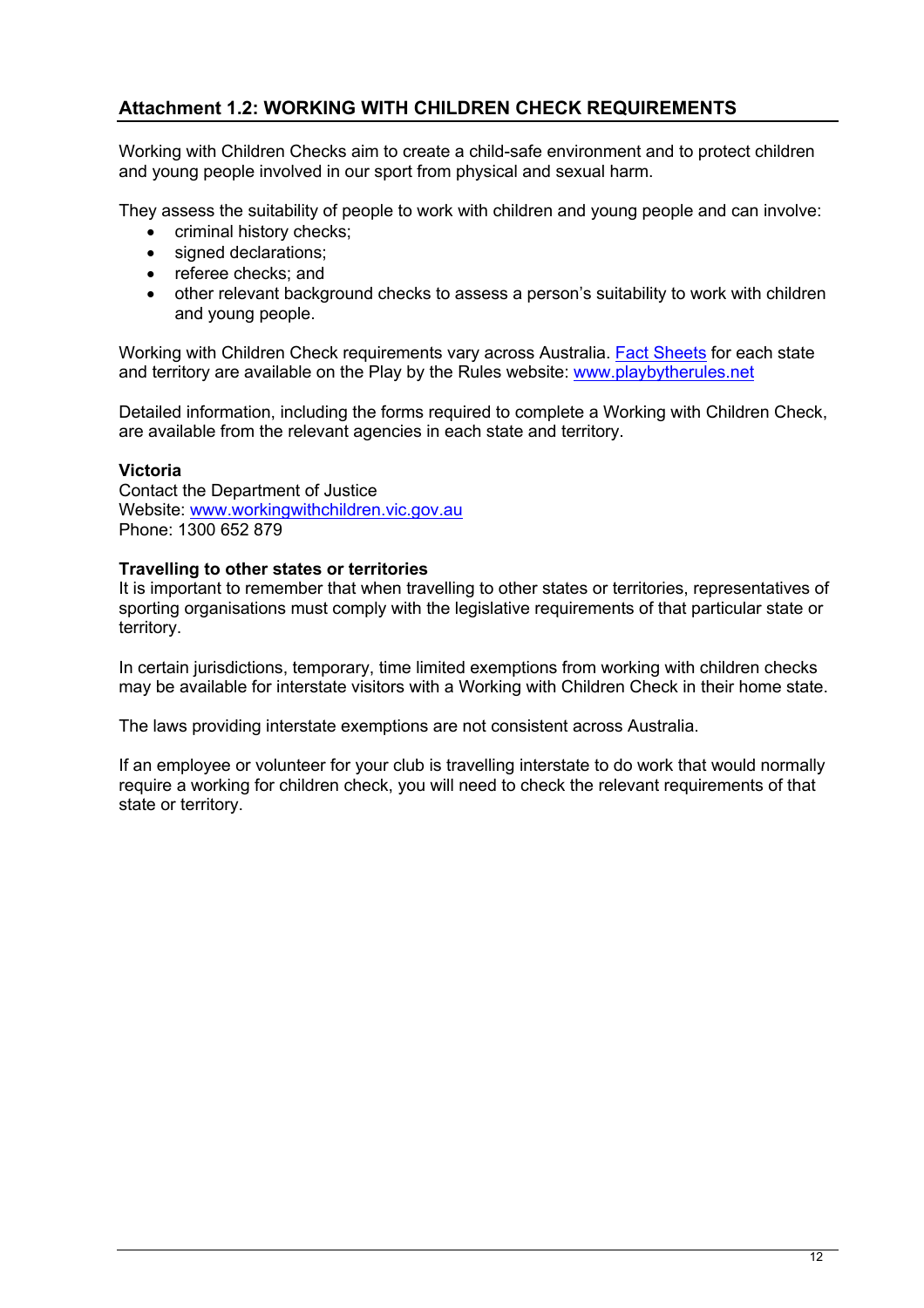# **Appendix 2: CODES OF BEHAVIOUR**

*MHC upholds three Codes of Conduct. 1. HV Code of Conduct http://membership.hockeyvictoria.org.au/Membership-Policies/Codes-of-Behaviour*

*2. Victorian Government Fair Play Code http://sport.vic.gov.au/publications-and-resources/community-sport-resources/fair-play-code*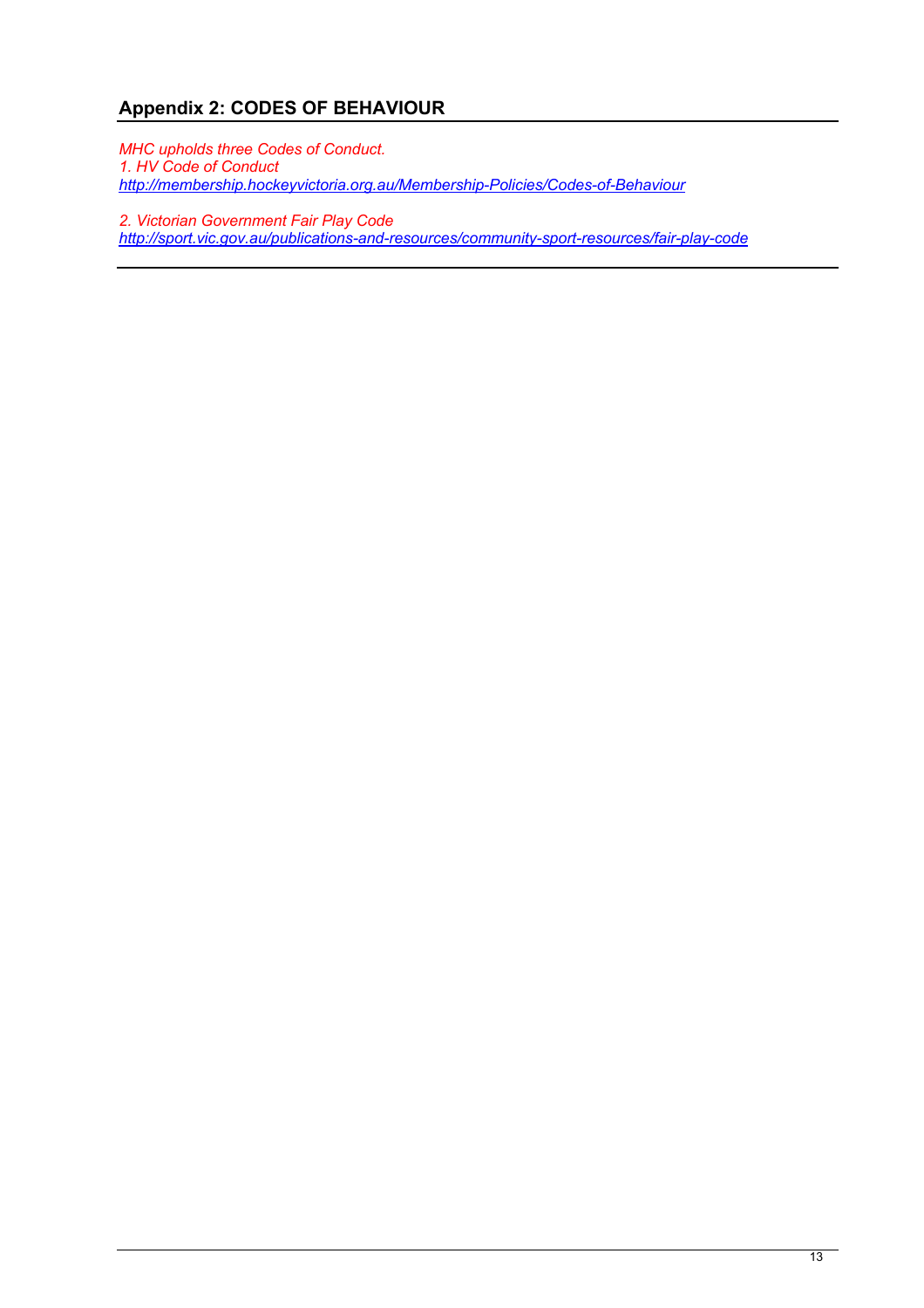#### *3. MHC Child Safe Code of Conduct*

# **Mooroopna Hockey Club Child Safety Code of Conduct**

This Code of Conduct outlines appropriate standards of behaviour by adults towards children. For the purpose of this document, a child is considered to be any individual under 18 years of age, regardless of the team with which they participate.

The Code of Conduct aims to protect children and reduce any opportunities for abuse or harm to occur. It also helps staff and volunteers by providing them with guidance on how to best support children and how to avoid or better manage difficult situations. This Code of Conduct applies to all people involved in Mooroopna Hockey Club's activities, including coaches, officials, volunteers and parents.

All Mooroopna Hockey Club staff and volunteers are responsible for promoting the safety and wellbeing of children and young people by:

- Adhering to our Child Safe Policy, this Code of Conduct and other Mooroopna Hockey Club policies and guidelines, including the VicSport Guidelines for Physical Contact and Communication.
- Taking all reasonable steps to protect children from abuse
- Treating everyone with respect, including listening to and valuing their ideas and opinions
- Welcoming all children and their families and carers and being inclusive
- Respecting cultural, religious and political differences and acting in a culturally sensitive way, particularly when interacting with children who are Aboriginal or otherwise culturally or linguistically diverse and those with a disability
- Modelling appropriate adult behaviour, including using appropriate language when talking to, and in the vicinity of, children
- Listening to children and responding to them appropriately
- Reporting and acting on any breaches of this Code of Conduct, complaints or concerns appropriately and treat them seriously and with respect.
- Complying with our guidelines on physical contact with children
- Working with children in an open and transparent way other adults should always know about the work you are doing with children
- Respecting the privacy of children and their families, and only disclosing information to people who have a need to know.

#### Mooroopna Hockey Club staff and volunteers **MUST NOT**:

- Seek to use children in any way to meet the needs of adults
- Ignore or disregard any concerns, suspicions or disclosures of child abuse
- Use prejudice, oppressive behaviour or language with children
- Engage in rough physical games
- Discriminate on the basis of age, gender, race, culture, vulnerability or sexuality
- Initiate unnecessary physical contact with children or do things of a personal nature that children can do for themselves, such as toileting or changing clothes
- Develop 'special' relationships with specific children or show favouritism through the provision of gifts or inappropriate attention
- Exchange personal contact details such as phone number, social networking site or email addresses with children except to the extent that this information is being used for logistical purposes and where the parents/ guardians of the child have given permission for this to occur.
- Have unauthorised contact with children and young people online or by phone.

By observing these standards you acknowledge your responsibility to immediately report any breach of this code to Mooroopna Hockey Club Child Safety Persons Ali Ritchie and James Sach on vpa@mooroopnahc.com (Ali) or vpb@mooroopnahc.com (James).

This Code of Conduct will be reviewed by Mooroopna Hockey Club Committee annually.

I have read this Code of Conduct and agree to abide by it at all times.

| Name: | Signature: |  |
|-------|------------|--|
| Role: | Date:      |  |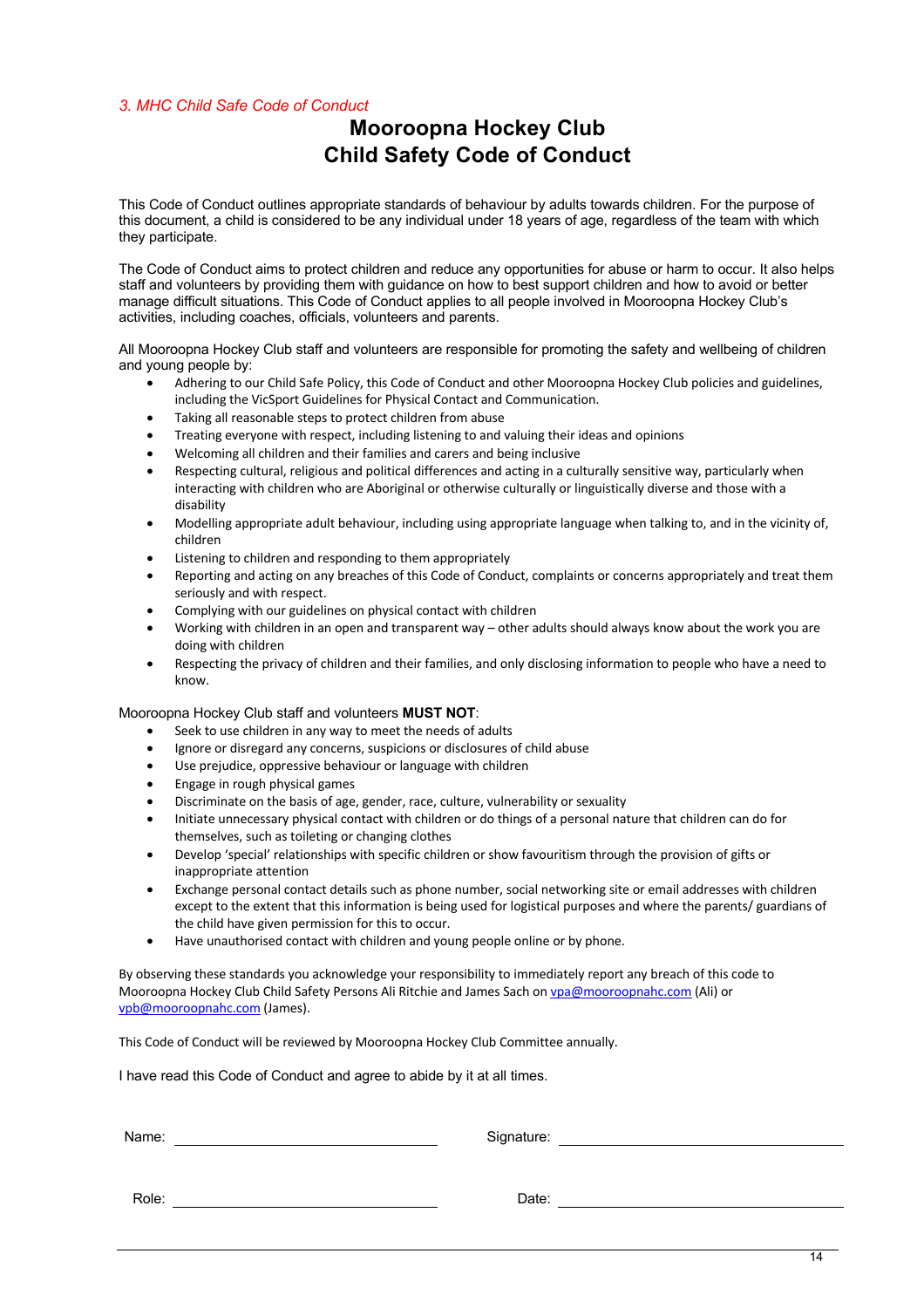## **Appendix 3: REPORTING REQUIREMENTS AND DOCUMENTS**

We will ensure that all the complaints we receive, both formal and informal, are properly documented. This includes recording how the complaint was resolved and the outcome of the complaint.

This information, and any additional records and notes, will be treated confidentially and stored in a secure place.

We will treat any allegation of child abuse or neglect promptly, seriously and with a high degree of sensitivity.

We will ensure that everyone who works with MHC in a paid or unpaid capacity understands how to appropriately receive and record allegations of child abuse and neglect and how to report those allegations to the relevant authorities in their state or territory.

#### Complaints Flowchart - Mooroopna Hockey Club

If a person, including a child is in immediate danger call 000 immediately. If your complain relates to Child Safety, but is not a urgent, contact Ali Ritchie or James Sach.

#### If you find a problem:

1. Try to resolve with the person involved

| If the first step doesn't work, or you want more assistance talk with one of the club's Complaints officers |                     |  |
|-------------------------------------------------------------------------------------------------------------|---------------------|--|
| Ali Ritchie                                                                                                 | James Sach          |  |
| vpa@mooroopnahc.com                                                                                         | vpb@mooroopnahc.com |  |

|                      | After talking with them, you may decide: |                                             |                                                                       |                                                                       |
|----------------------|------------------------------------------|---------------------------------------------|-----------------------------------------------------------------------|-----------------------------------------------------------------------|
| There is no problem; | Not to take the matter<br>forward:       | To try and work out<br>your own resolution; | To resolve the problem<br>with someone impartial,<br>like a mediator: | To resolve the matter<br>through a formal process.<br>(Go to Step 5). |

| 4. If the complaint is not resolved to your satisfaction, you may: |                                                |  |
|--------------------------------------------------------------------|------------------------------------------------|--|
| Make a <b>formal</b> complaint to the club's Complaints Officers.  | Approach a relevant external agency for advice |  |

| If a formal complaint is made. MHC will decide whether:<br>5. |                                                  |                                           |                           |                                                                         |                                                                |
|---------------------------------------------------------------|--------------------------------------------------|-------------------------------------------|---------------------------|-------------------------------------------------------------------------|----------------------------------------------------------------|
| They are the most<br>appropriate entity<br>to handle it:      | It warrants a<br>formal resolution<br>procedure: | To appoint a<br>person to<br>investigate; | To refer to<br>mediation: | Refer the<br>complaint to a<br>disciplinary<br>subcommittee<br>hearing: | To refer to the<br>appropriate<br>authority or<br>organisation |

|                     | 6. Under the decisions above, MHC will provide: |                       |                         |               |
|---------------------|-------------------------------------------------|-----------------------|-------------------------|---------------|
| Investigation and a | Mediation sessions;                             | Disciplinary          | Assistance to police or | Review of the |
| written report;     |                                                 | subcommittee hearing: | other authorities:      | arrangements; |

At any stage a complainant may choose to refer a complaint to an external agency. Note that if you wish to remain anonymous MHC cannot help you to resolve your complaint.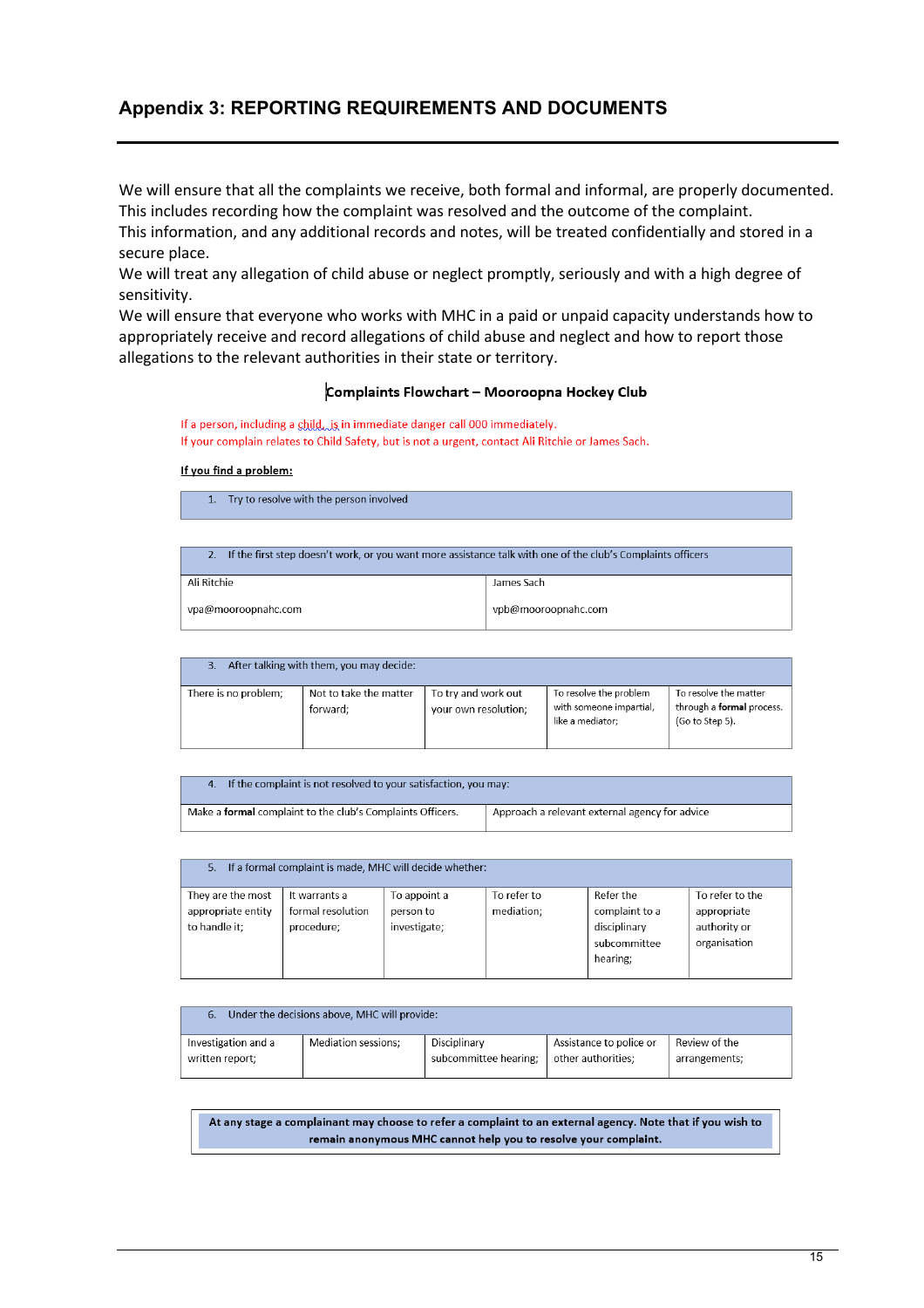## Confidential **RECORD OF INFORMAL COMPLAINT**

| Name of person receiving complaint:                                                                     | Date: $//$                                                                                                                                                                                                                              |
|---------------------------------------------------------------------------------------------------------|-----------------------------------------------------------------------------------------------------------------------------------------------------------------------------------------------------------------------------------------|
| Complainant's Name                                                                                      | Over 18 Under 18                                                                                                                                                                                                                        |
| Role/status                                                                                             | Administrator (volunteer) Parent<br>Athlete/player Spectator<br>Coach/Assistant Coach Support Personnel<br>Employee (paid) Other                                                                                                        |
| When/where did the incident take place?                                                                 |                                                                                                                                                                                                                                         |
|                                                                                                         |                                                                                                                                                                                                                                         |
|                                                                                                         |                                                                                                                                                                                                                                         |
|                                                                                                         |                                                                                                                                                                                                                                         |
|                                                                                                         |                                                                                                                                                                                                                                         |
| What are the facts relating to the incident, as stated by complainant?                                  |                                                                                                                                                                                                                                         |
|                                                                                                         |                                                                                                                                                                                                                                         |
|                                                                                                         |                                                                                                                                                                                                                                         |
|                                                                                                         |                                                                                                                                                                                                                                         |
|                                                                                                         |                                                                                                                                                                                                                                         |
|                                                                                                         |                                                                                                                                                                                                                                         |
| What is the nature of the complaint?<br>(category/basis/grounds)<br>Tick more than one box if necessary | Harassment or Discrimination Sexual/sexist Selection dispute<br>Coaching methods Sexuality Personality clash Verbal abuse<br>Race Bullying Physical abuse Religion<br>Disability Victimisation<br>Pregnancy Child Abuse Unfair decision |
| What does the complainant want to happen to resolve the issue?                                          |                                                                                                                                                                                                                                         |
|                                                                                                         |                                                                                                                                                                                                                                         |
|                                                                                                         |                                                                                                                                                                                                                                         |
|                                                                                                         |                                                                                                                                                                                                                                         |
|                                                                                                         |                                                                                                                                                                                                                                         |
| What other information has the complainant provided?                                                    |                                                                                                                                                                                                                                         |
|                                                                                                         |                                                                                                                                                                                                                                         |
|                                                                                                         |                                                                                                                                                                                                                                         |
|                                                                                                         |                                                                                                                                                                                                                                         |
| What is the complainant going to do now?                                                                |                                                                                                                                                                                                                                         |
|                                                                                                         |                                                                                                                                                                                                                                         |
|                                                                                                         |                                                                                                                                                                                                                                         |
|                                                                                                         |                                                                                                                                                                                                                                         |
|                                                                                                         | This record and any notes must be kept in a confidential and safe place - do not enter it on a computer                                                                                                                                 |
|                                                                                                         | system. If the issue becomes a formal complaint, this record is to be retained by MHC.                                                                                                                                                  |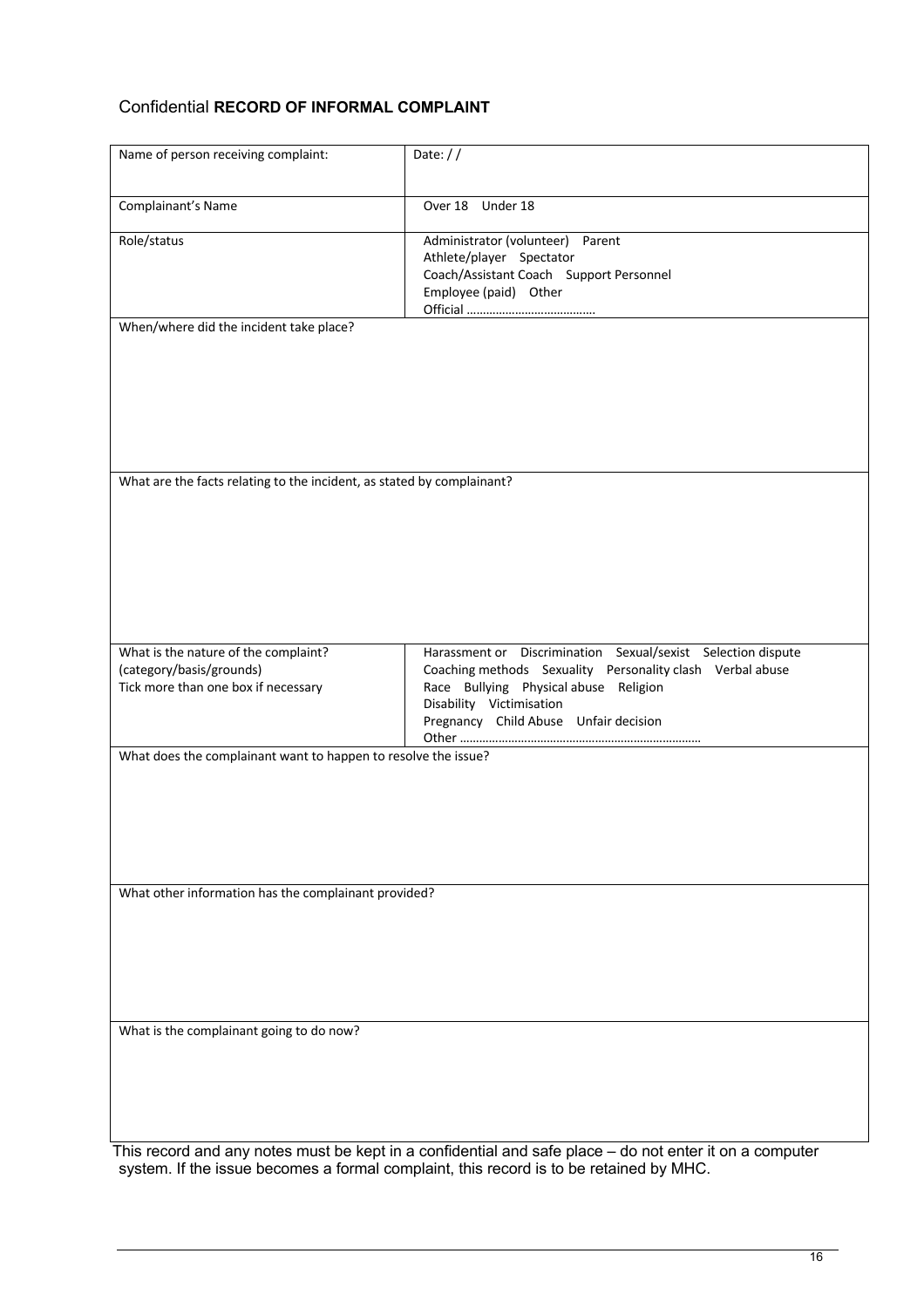## Confidential **RECORD OF FORMAL COMPLAINT**

| Name of person<br>receiving complaint          |                                     |  | Date:<br>$\prime$<br>$\prime$ |
|------------------------------------------------|-------------------------------------|--|-------------------------------|
| Complainant's Name                             |                                     |  |                               |
|                                                | Over 18                             |  | Under 18                      |
| Complainant's contact<br>details               | Phone:                              |  |                               |
|                                                | Email:                              |  |                               |
| Complainant's<br>role/status in Club           | Parent<br>Administrator (volunteer) |  |                               |
|                                                | Athlete/player                      |  | Spectator                     |
|                                                | Coach/Assistant Coach               |  | <b>Support Personnel</b>      |
|                                                | Employee (paid)                     |  | Other                         |
|                                                | Official                            |  |                               |
| Name of person<br>complained about             |                                     |  |                               |
|                                                | Over 18                             |  | Under 18                      |
| Person complained<br>about role/status in Club | Administrator (volunteer)           |  | Parent                        |
|                                                | Athlete/player                      |  | Spectator                     |
|                                                | Coach/Assistant Coach               |  | <b>Support Personnel</b>      |
|                                                | Employee (paid)                     |  | Other                         |
|                                                | Official                            |  |                               |
| Location/event of alleged<br>issue             |                                     |  |                               |
| Description of alleged                         |                                     |  |                               |
| issue                                          |                                     |  |                               |
|                                                |                                     |  |                               |
|                                                |                                     |  |                               |
|                                                |                                     |  |                               |
|                                                |                                     |  |                               |
|                                                |                                     |  |                               |
|                                                |                                     |  |                               |
|                                                |                                     |  |                               |
|                                                |                                     |  |                               |
|                                                |                                     |  |                               |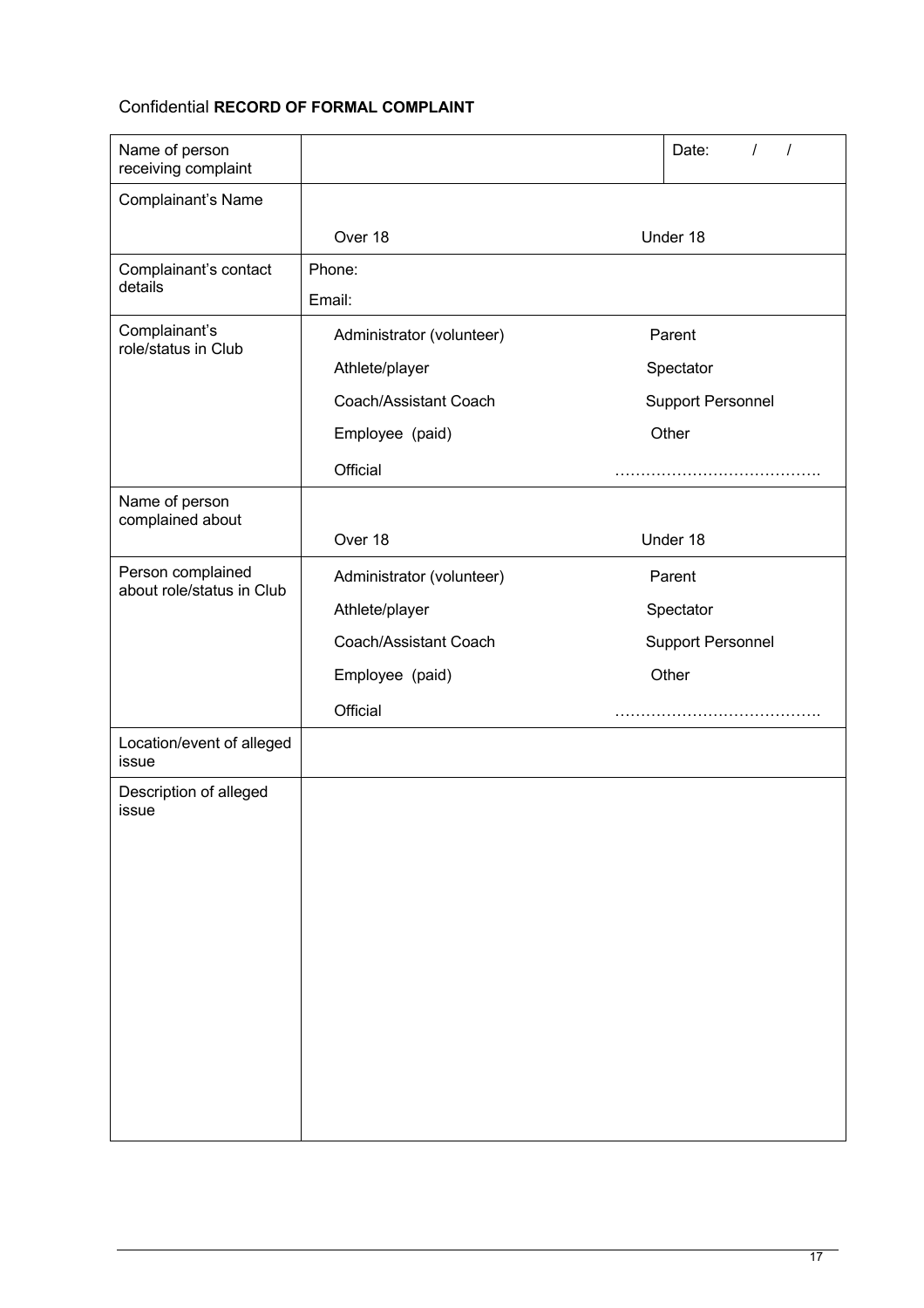| Nature of complaint<br>(category/basis/grounds) | Harassment or | Discrimination    |                  |
|-------------------------------------------------|---------------|-------------------|------------------|
|                                                 | Sexual/sexist | Selection dispute | Coaching methods |
| Can tick more than one                          | Sexuality     | Personality clash | Verbal abuse     |
| box                                             | Race          | <b>Bullying</b>   | Physical abuse   |
|                                                 | Religion      | <b>Disability</b> | Victimisation    |
|                                                 | Pregnancy     | Child Abuse       | Unfair decision  |
|                                                 |               |                   |                  |
| What they want to<br>happen to fix issue        |               |                   |                  |
| Information provided to<br>them                 |               |                   |                  |
| Resolution and/or action<br>taken               |               |                   |                  |
| Follow-up action                                |               |                   |                  |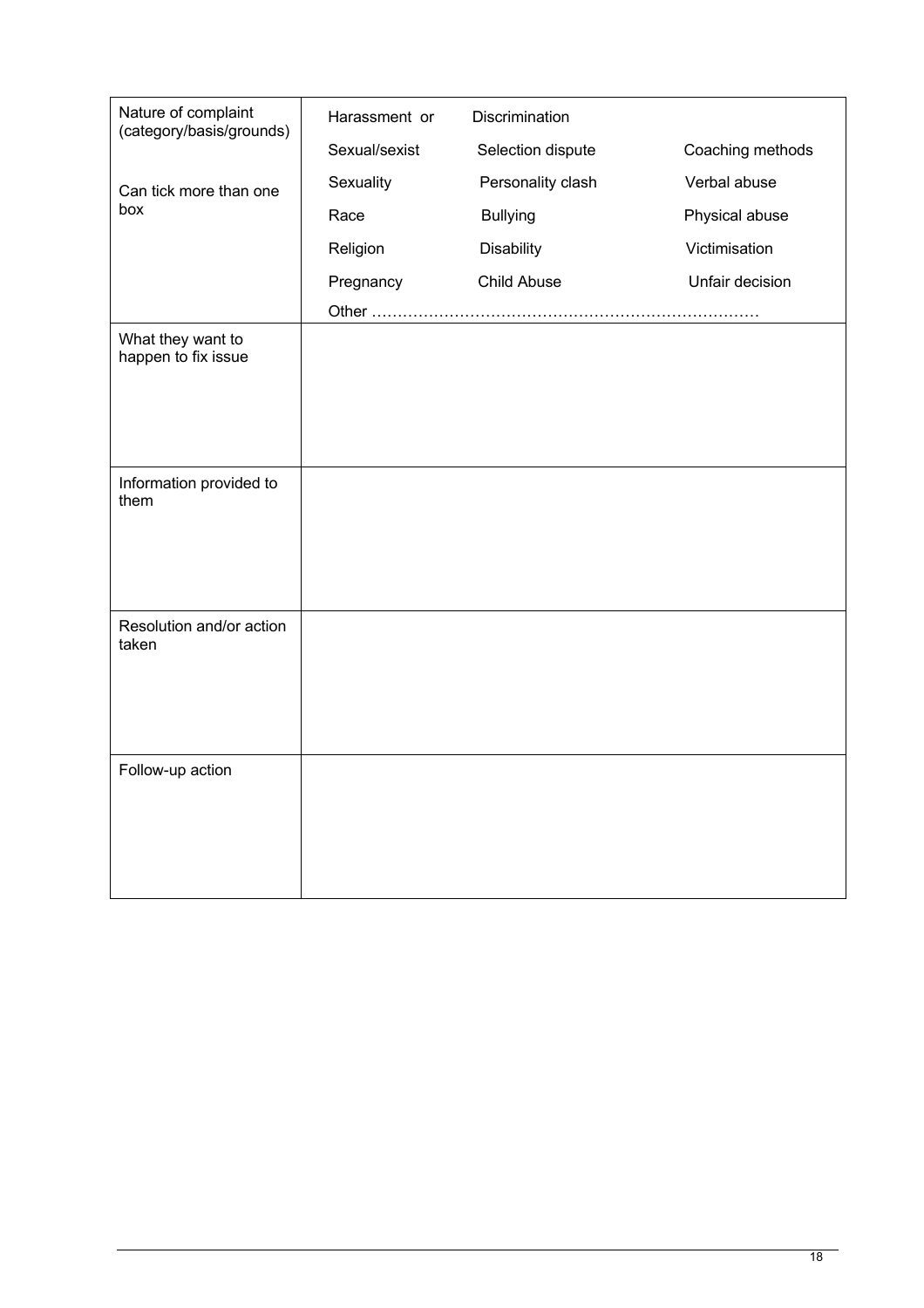### **Appendix 4: PROCEDURE FOR HANDLING ALLEGATIONS OF CHILD ABUSE**

#### **If you believe a child is in immediate danger or a life-threatening situation**, **contact the Police immediately on 000**.

Fact sheets on reporting allegations of child abuse in different states and territories are available at www.playbytherules.net.au

We will treat any allegation of child abuse or neglect promptly, seriously and with a high degree of sensitivity.

All people working with MHC in a paid or unpaid capacity have a duty to report any concerns to the appropriate authorities, following the steps outlined below.

#### **Step 1: Receive the allegation**

If a child or young person raises with you an allegation of child abuse or neglect that relates to them or to another child, it is important that you listen, stay calm and be supportive.

| Do                                                                                   | Don't                                                                                           |
|--------------------------------------------------------------------------------------|-------------------------------------------------------------------------------------------------|
| Make sure you are clear about what the child<br>has told you                         | Do not challenge or undermine the child                                                         |
| Reassure the child that what has occurred is<br>not his or her fault                 | Do not seek detailed information, ask leading<br>questions or offer an opinion.                 |
| Explain that other people may need to be<br>told in order to stop what is happening. | Do not discuss the details with any person<br>other than those detailed in these<br>procedures. |
| Promptly and accurately record the<br>discussion in writing.                         | Do not contact the alleged offender.                                                            |

#### **Step 2: Report the allegation**

- Immediately report any allegation of child abuse or neglect, or any situation involving a child at risk of harm, to the police and/or the relevant child protection agency. You may need to make a report to both. The club can assist you to make this report. Contact James Sach or Ali Ritchie as soon as possible.
- Contact the relevant child protection agency or police for advice if there is **any** doubt about whether the allegation should be reported.
- If the allegation involves a person to whom this policy applies, then also report the allegation to the President of MHC so that he or she can manage the situation.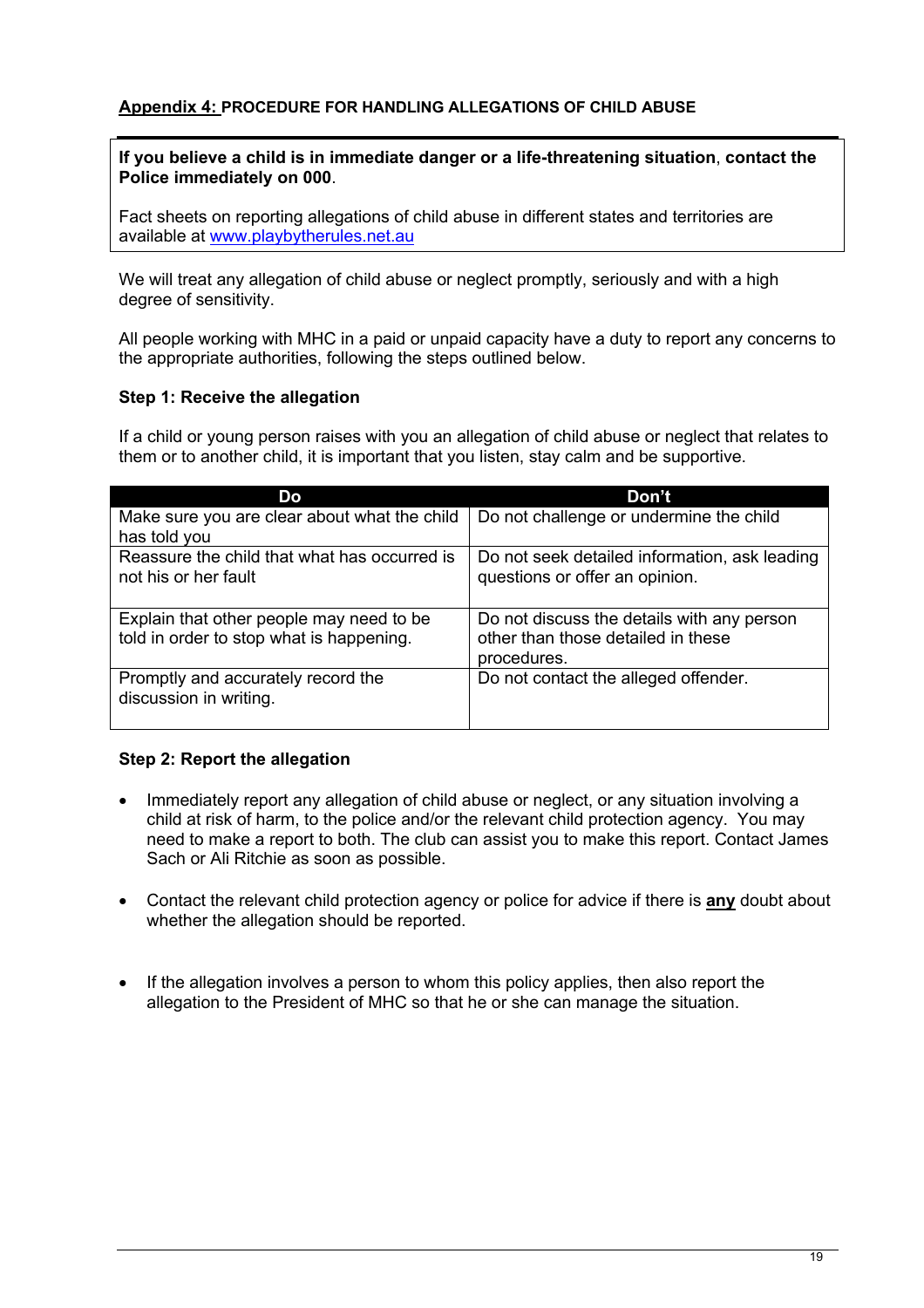## **Step 3: Protect the child and manage the situation**

The President and Vice President(s) will:

- will assess the immediate risks to the child and take interim steps to ensure the child's safety and the safety of any other children. This may include redeploying the alleged offender to a position where there is no unsupervised contact with children, supervising the alleged offender or removing/suspending him or her until any investigations have been concluded. Legal advice should be sought before any interim steps are made if the person is an employee of MHC.
- will consider what services may be most appropriate to support the child and his or her parent/s.
- will consider what support services may be appropriate for the alleged offender.
- will seek to put in place measures to protect the child and the alleged offender from possible victimisation and gossip.

#### **Step 4: Take internal action**

- At least three different investigations could be undertaken to examine allegations that are made against a person to whom this policy applies, including:
	- a criminal investigation (conducted by the police)
	- •a child protection investigation (conducted by the relevant child protection agency)
	- •a disciplinary or misconduct inquiry/investigation (conducted by MHC or HV)
- MHC will assess the allegations and determine what action should be taken in the circumstances. Depending on the situation, action may include considering whether the alleged offender should return to his or her position, be dismissed, banned or suspended or face other disciplinary action.
- If disciplinary action is undertaken, we will follow the procedures set out in Clause 10.3 of our Member Protection Policy.
- Where required we will provide the relevant government agency with a report of any disciplinary action we take.

#### **Contact details for advice or to report an allegation of child abuse**

| <b>Victoria</b>              |                                      |
|------------------------------|--------------------------------------|
| Victoria Police              | <b>Department of Human Services</b>  |
| Non-urgent police assistance | www.dhs.vic.gov.au                   |
| Ph: (03) 9247 6666           | Business Hours: 1800 650 227         |
| www.police.vic.gov.au        | After 5pm and weekends: Ph: 13 12 78 |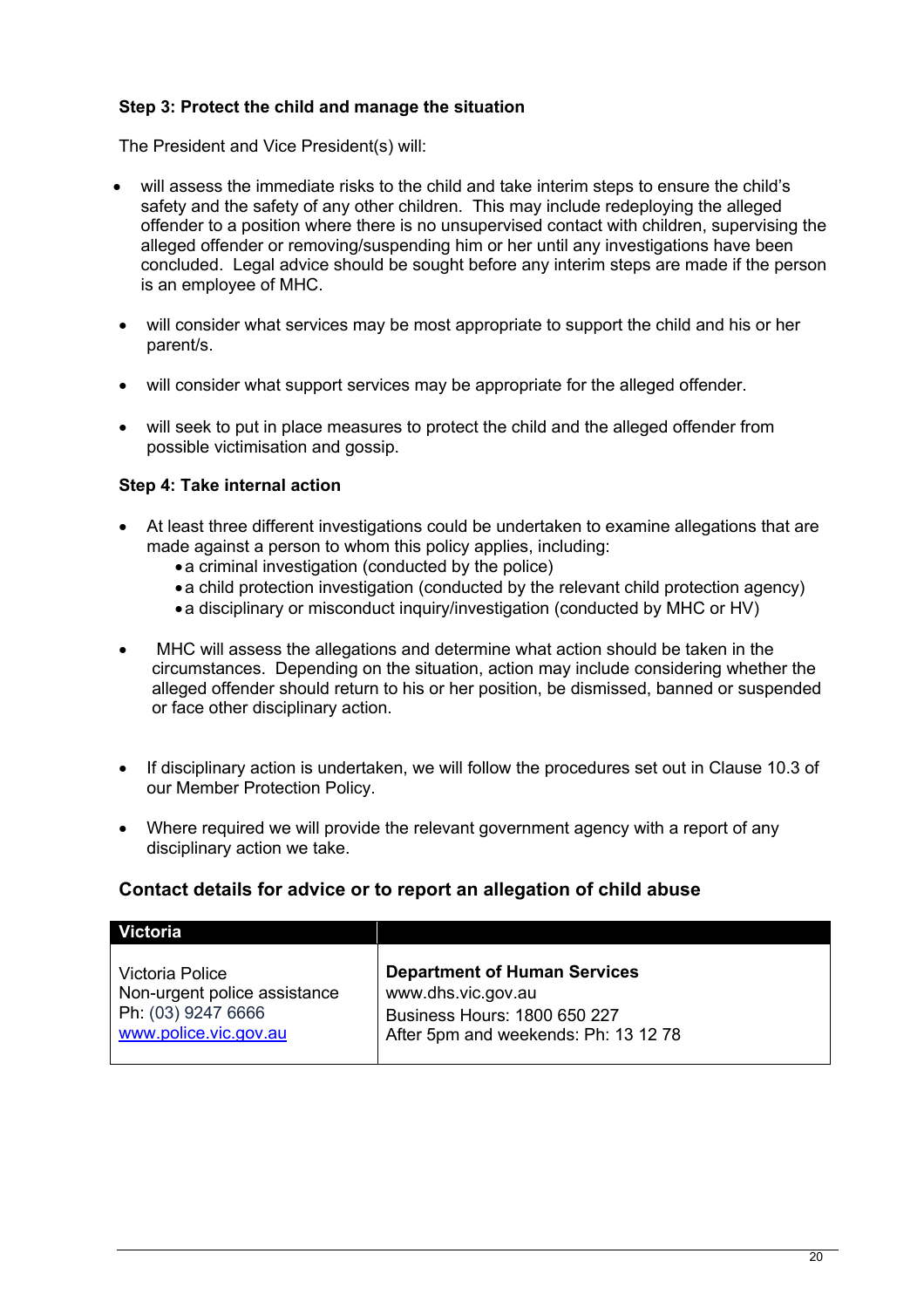#### **CONFIDENTIAL RECORD OF CHILD ABUSE ALLEGATION**

Before completing, ensure the procedures outlined in *Procedure for Handling Allegations of Child Abuse* have been followed and advice has been sought from the relevant government agency and/or police.

| Complainant's Name (if<br>other than the child)                                                                         |                           | Date Formal Complaint<br>Received:<br>$\prime$<br>$\prime$ |
|-------------------------------------------------------------------------------------------------------------------------|---------------------------|------------------------------------------------------------|
| Role/status in sport                                                                                                    |                           |                                                            |
| Child's name                                                                                                            |                           | Age:                                                       |
| Child's address                                                                                                         |                           |                                                            |
| Person's reason for<br>suspecting abuse                                                                                 |                           |                                                            |
| (e.g. observation, injury,<br>disclosure)                                                                               |                           |                                                            |
| Name of person<br>complained about                                                                                      |                           |                                                            |
| Role/status in sport                                                                                                    | Administrator (volunteer) | Parent                                                     |
|                                                                                                                         | Athlete/player            | Spectator                                                  |
|                                                                                                                         | Coach/Assistant Coach     | <b>Support Personnel</b>                                   |
|                                                                                                                         | Employee (paid)           | Other                                                      |
|                                                                                                                         | Official                  |                                                            |
| Witnesses                                                                                                               | Name (1):                 |                                                            |
| (if more than 3<br>witnesses, attach details<br>to this form)                                                           | Contact details:          |                                                            |
|                                                                                                                         | Name (2):                 |                                                            |
|                                                                                                                         | Contact details:          |                                                            |
|                                                                                                                         | Name (3):                 |                                                            |
|                                                                                                                         | Contact details:          |                                                            |
| Interim action (if any)<br>taken (to ensure child's<br>safety and/or to support<br>needs of person<br>complained about) |                           |                                                            |
| Police contacted                                                                                                        | Who:                      |                                                            |
|                                                                                                                         | When:                     |                                                            |
|                                                                                                                         | Advice provided:          |                                                            |
|                                                                                                                         |                           |                                                            |
|                                                                                                                         |                           |                                                            |
|                                                                                                                         |                           |                                                            |